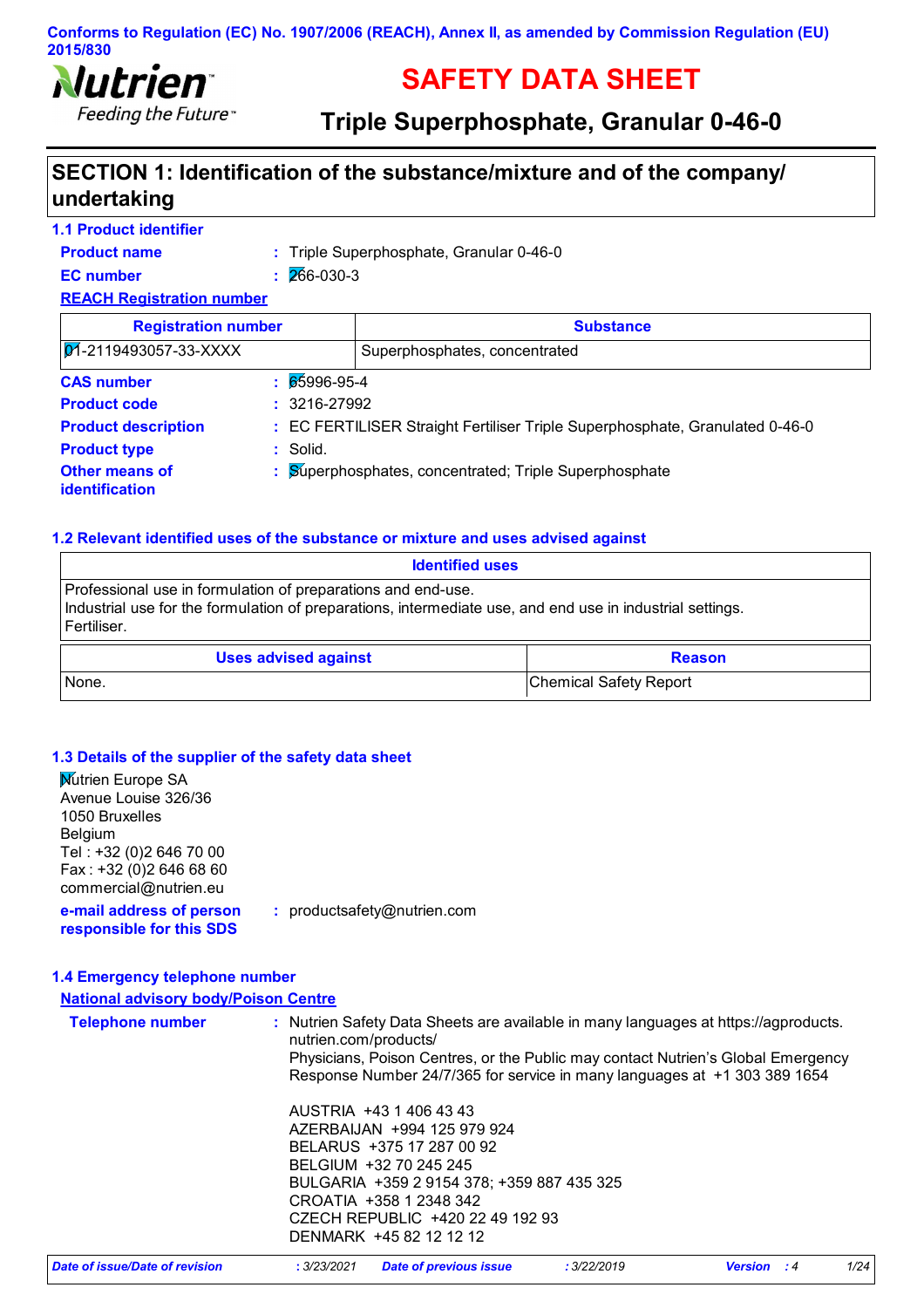*Triple Superphosphate, Granular 0-46-0*

# **SECTION 1: Identification of the substance/mixture and of the company/ undertaking**

| ESTONIA 16662; +372 62 69 379                                            |
|--------------------------------------------------------------------------|
| FINLAND +358 9 471977                                                    |
| <b>FRANCE</b>                                                            |
| Angers +33 (0) 2 41 48 21 21                                             |
| Bordeaux +33 (0) 5 56 96 40 80                                           |
| Lille 0800 59 59 59 (national callers)                                   |
| Lyon +33 (0)4 72 11 69 11                                                |
|                                                                          |
| Marseille +33 (0)4 91 75 25 25                                           |
| Nancy +33 (0)3 83 22 50 50                                               |
| Paris +33 (0) 1 40 05 48 48                                              |
| Rennes +33 (0) 2 99 59 22 22                                             |
| Strasbourg +33 (0)3 88 37 37 37                                          |
| Toulouse +33 (0) 5 61 77 74 47                                           |
| GEORGIA +995 99 53 33 20                                                 |
| <b>GERMANY</b>                                                           |
| Berlin +49 30 192 40                                                     |
| Bonn +49 228 192 40                                                      |
| Erfurt +49 361 730 730                                                   |
| Freiburg +49 761 192 40                                                  |
| Goettingen +49 551 192 40                                                |
| Homburg (Saar) +49 6841 192 40                                           |
| Mainz +49 6131 192 40                                                    |
|                                                                          |
| Munich +49 89 192 40                                                     |
| GREECE +30 21 07 79 37 77                                                |
| HUNGARY +36 80 20 11 99                                                  |
| ICELAND +354 543 22 22                                                   |
| IRELAND +353 1 837 9964 (medical professionals) +353 1 809 2166 (public) |
| ISRAEL +972 4 854 19 00                                                  |
| <b>ITALY</b>                                                             |
| Bergamo +39 800 883 300                                                  |
| Firenze +39 55 794 7819                                                  |
| Foggia +39 881 732 326                                                   |
| Genoa +39 10 563 62 45                                                   |
| Milan +39 02 6610 1029                                                   |
| Padova +39 49 827 50 78                                                  |
| Pavia +39 38 224 444                                                     |
| Rome +39 06 305 43 43                                                    |
|                                                                          |
| Turin +39 011 663 7637                                                   |
| KAZAKHSTAN +7 3272 925 868                                               |
| LITHUANIA +370 5 236 20 52; +370 687 533 78                              |
| NETHERLANDS +31 30 274 88 88                                             |
| NORWAY +47 22 59 13 00                                                   |
| <b>POLAND</b>                                                            |
| Gdansk +48 58 682 04 04                                                  |
| Krakow +48 12 411 99 99                                                  |
| Lòdz +48 42 63 14 724                                                    |
| Sosnowiec +48 32 266 11 45                                               |
| Warszawa +48 22 619 66 54                                                |
| Wroclaw +48 71 343 30 08                                                 |
| PORTUGAL 808 250 143 (national callers)                                  |
|                                                                          |
|                                                                          |
| ROMANIA +402 212 106 282                                                 |
| <b>RUSSIAN FEDERATION</b>                                                |
| Ekaterinburg +7 343 229 98 57                                            |
| Moscow +7 495 628 1687                                                   |
| Saint-Petersburg +7 921 757 3228                                         |
| SERBIA +381 11 3608 440                                                  |
| SLOVAKIA +421 2 5477 4166                                                |
| SLOVENIA +386 41 635 500                                                 |
| SPAIN +34 91 562 0420                                                    |
| SWEDEN 112 (national callers); +46 (0)10 456 6700                        |
| SWITZERLAND +41 44 251 51 51 (in Switzerland dial 145)                   |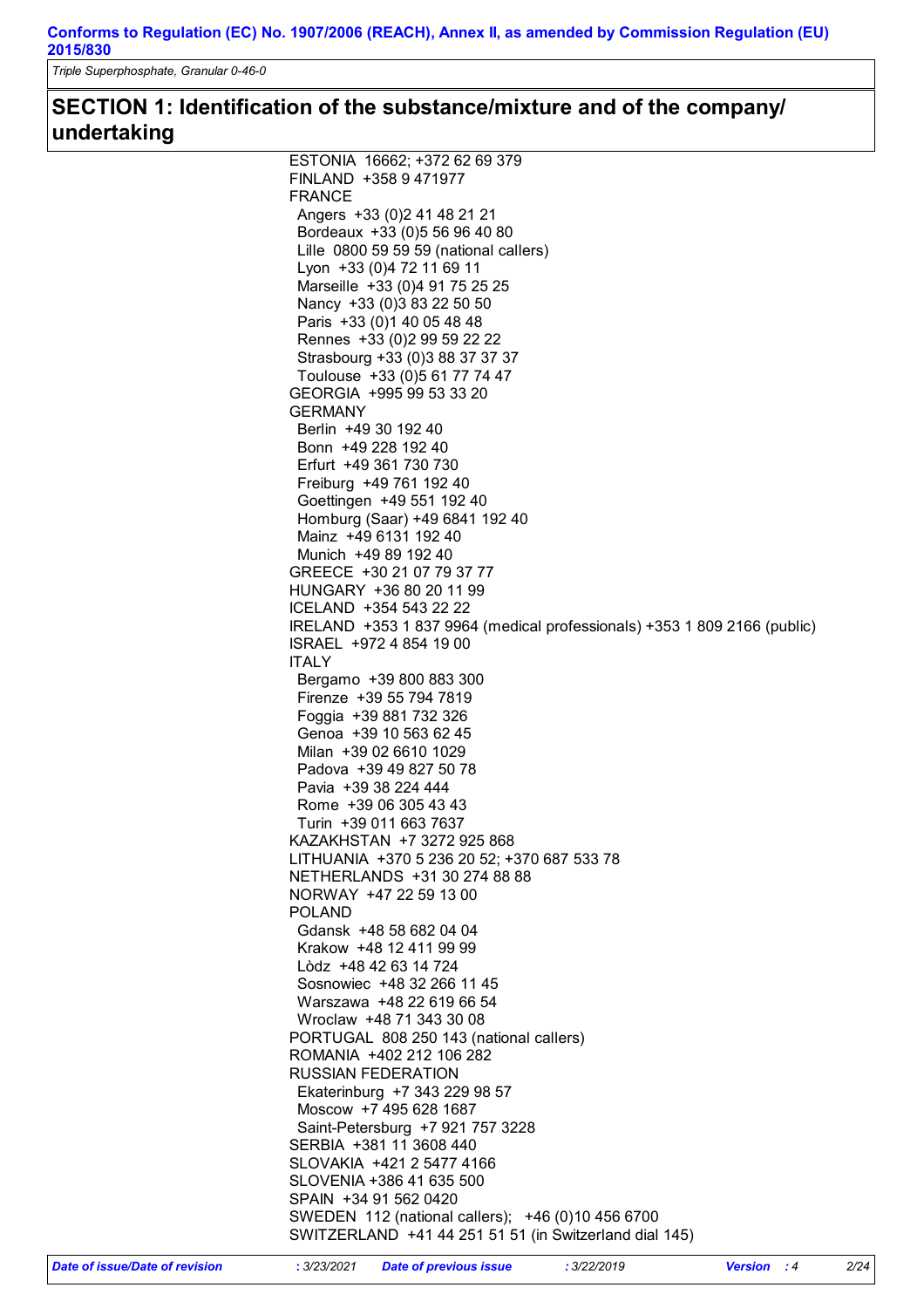*Triple Superphosphate, Granular 0-46-0*

## **SECTION 1: Identification of the substance/mixture and of the company/ undertaking**

|                                | THE FORMER YUGOSLAVIA +38 923 147 635                |
|--------------------------------|------------------------------------------------------|
|                                | TURKEY +90 0312 433 70 01 or 0 800 314 7900          |
|                                | UNITED KINGDOM                                       |
|                                | Belfast 844 892 0111                                 |
|                                | Birmingham 844 892 0111                              |
|                                | Edinburgh 844 892 0111                               |
|                                | Newcastle Upon Tyne +44 191 2606182; +44 191 2606180 |
|                                | Penarth 844 892 0111                                 |
| <b>Supplier</b>                |                                                      |
| <b>Telephone number</b>        | : Mutrien Europe SA                                  |
|                                | <b>EMERGENCY TELEPHONE NUMBERS:</b>                  |
|                                | Transportation: 00-1-303-389-1654                    |
|                                | Medical: 00-1-303-389-1654                           |
| <b>Hours of operation</b>      | : 24/7/365                                           |
|                                |                                                      |
| <b>Information limitations</b> | $:$ Mone.                                            |
|                                |                                                      |

# **SECTION 2: Hazards identification**

### **2.1 Classification of the substance or mixture**

**Classification according to Regulation (EC) No. 1272/2008 [CLP/GHS] Product definition :** Multi-constituent substance Eye Dam. 1, H318

The product is classified as hazardous according to Regulation (EC) 1272/2008 as amended.

See Section 16 for the full text of the H statements declared above.

See Section 11 for more detailed information on health effects and symptoms.

### **2.2 Label elements**

**Hazard pictograms :**



| <b>Signal word</b>                                                                                                                                              | : Danger                                                                                                                                                                    |
|-----------------------------------------------------------------------------------------------------------------------------------------------------------------|-----------------------------------------------------------------------------------------------------------------------------------------------------------------------------|
| <b>Hazard statements</b>                                                                                                                                        | $\frac{1}{2}$ $\frac{1}{2}$ 18 - Causes serious eye damage.                                                                                                                 |
| <b>Precautionary statements</b>                                                                                                                                 |                                                                                                                                                                             |
| <b>General</b>                                                                                                                                                  | $\therefore$ $\overline{P}$ 103 Read label before use.<br>P102 Keep out of reach of children.<br>P101 If medical advice is needed, have product container or label at hand. |
| <b>Prevention</b>                                                                                                                                               | $\frac{1}{2}$ $\mathbb{P}280$ - Wear eye or face protection.                                                                                                                |
| <b>Response</b>                                                                                                                                                 | $\frac{1}{2}$ $\overline{P}305$ + P351 + P310 - IF IN EYES: Rinse cautiously with water for several minutes.<br>Immediately call a POISON CENTER or physician.              |
| <b>Storage</b>                                                                                                                                                  | : Mot applicable.                                                                                                                                                           |
| <b>Disposal</b>                                                                                                                                                 | : Mot applicable.                                                                                                                                                           |
| <b>Hazardous ingredients</b>                                                                                                                                    | : Superphosphates, concentrated                                                                                                                                             |
| <b>Supplemental label</b><br>elements                                                                                                                           | : Mot applicable.                                                                                                                                                           |
| <b>Annex XVII - Restrictions</b><br>on the manufacture,<br>placing on the market and<br>use of certain dangerous<br>substances, mixtures and<br><b>articles</b> | : Not applicable.                                                                                                                                                           |
| <b>Special packaging requirements</b>                                                                                                                           |                                                                                                                                                                             |
|                                                                                                                                                                 |                                                                                                                                                                             |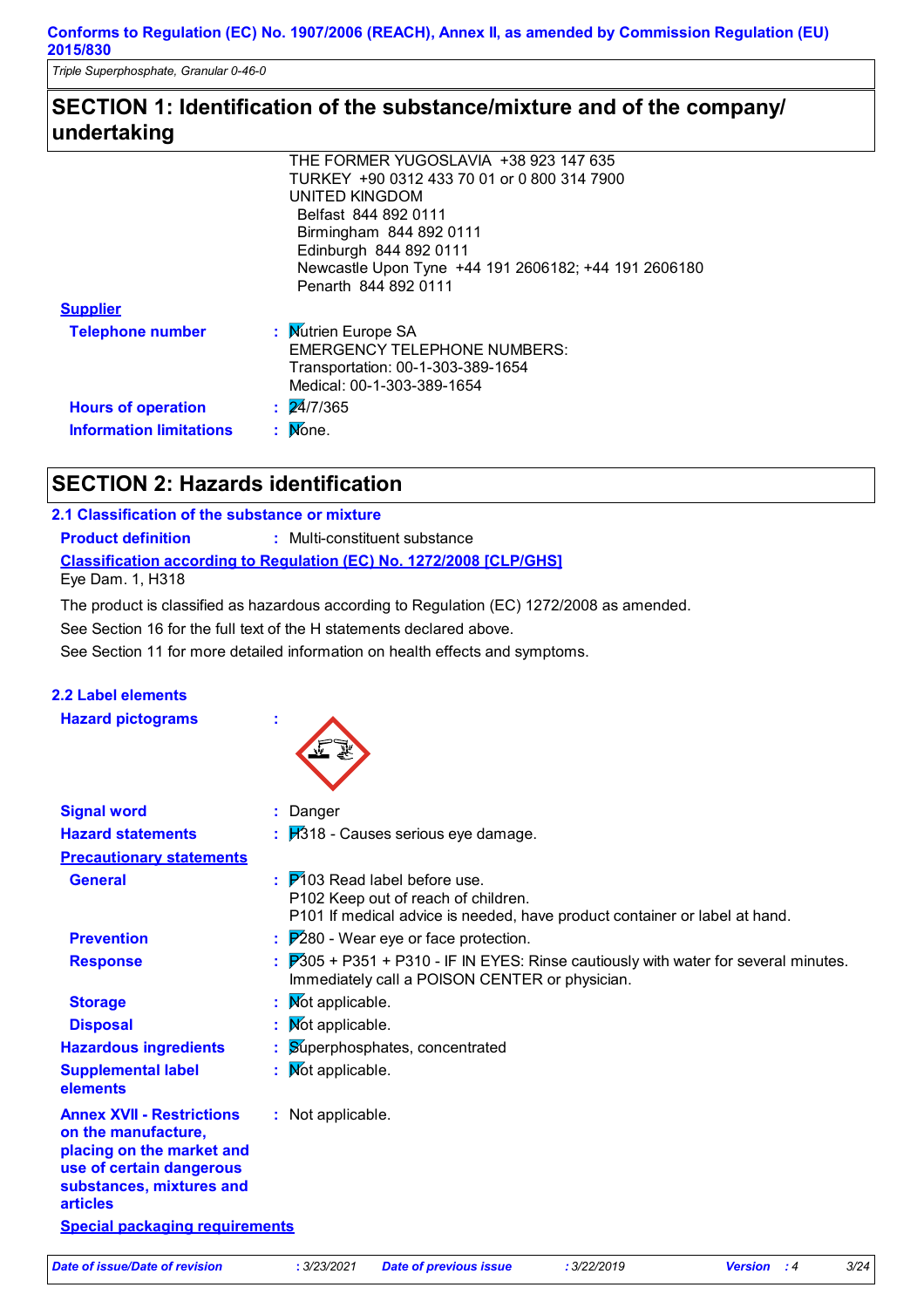*Triple Superphosphate, Granular 0-46-0*

## **SECTION 2: Hazards identification**

| <b>Containers to be fitted</b><br>with child-resistant<br>fastenings                                                | : Not applicable.                                                                                                                              |
|---------------------------------------------------------------------------------------------------------------------|------------------------------------------------------------------------------------------------------------------------------------------------|
| <b>Tactile warning of danger</b>                                                                                    | : Not applicable.                                                                                                                              |
| 2.3 Other hazards                                                                                                   |                                                                                                                                                |
| <b>Substance meets the</b><br>criteria for PBT according<br>to Regulation (EC) No.<br><b>1907/2006, Annex XIII</b>  | : Mot applicable. Inorganic salt.<br>P: Not available. B: Not available. T: Not available.                                                     |
| <b>Substance meets the</b><br>criteria for vPvB according<br>to Regulation (EC) No.<br><b>1907/2006, Annex XIII</b> | : Not applicable.                                                                                                                              |
| Other hazards which do<br>not result in classification                                                              | : Handling and/or processing of this material may generate a dust which can cause<br>mechanical irritation of the eyes, skin, nose and throat. |
|                                                                                                                     |                                                                                                                                                |

# **SECTION 3: Composition/information on ingredients**

| : Multi-constituent substance<br><b>3.1 Substances</b> |                                                                             |               |                                                                               |             |
|--------------------------------------------------------|-----------------------------------------------------------------------------|---------------|-------------------------------------------------------------------------------|-------------|
| <b>Product/ingredient name</b>                         | <b>Identifiers</b>                                                          | $\frac{9}{6}$ | <b>Regulation (EC) No.</b><br>1272/2008 [CLP]                                 | <b>Type</b> |
| Superphosphates, concd.                                | REACH Reg.#:<br>01-2119493057-33-XXXX<br>$EC: 266-030-3$<br>CAS: 65996-95-4 | 70 - 100      | Eye Dam. 1 H318<br>Causes serious eye<br>damage.                              | $[^*]$      |
| Calcium bis<br>(dihydrogenorthophosphate)              | EC: 231-837-1<br>CAS: 7758-23-8<br>Index: 7758-23-8                         | $53 - 80$     | Eye Dam. 1, H318                                                              | [A]         |
| Calcium sulphate, dihydrate                            | EC: 231-900-3<br>CAS: 10101-41-4<br>Index: 10101-41-4                       | $1 - 20$      | Not classified.                                                               | [A]         |
| Calcium hydrogenphosphate                              | EC: 231-826-1<br>CAS: 7757-93-9<br>Index: 231-826-1                         | $1 - 15$      | Not classified.                                                               | [A]         |
| Fluorapatite (Ca5F(PO4)3)                              | EC: 215-144-1<br>CAS: 1306-05-4                                             | $2 - 5$       | Not classified.                                                               | [B]         |
|                                                        |                                                                             |               | See Section 16 for<br>the full text of the H<br>statements declared<br>above. |             |

There are no additional ingredients present which, within the current knowledge of the supplier, are classified and contribute to the classification of the substance and hence require reporting in this section.

**Type** 

[\*] Substance [A] Constituent [B] Impurity [C] Stabilising additive

Occupational exposure limits, if available, are listed in Section 8.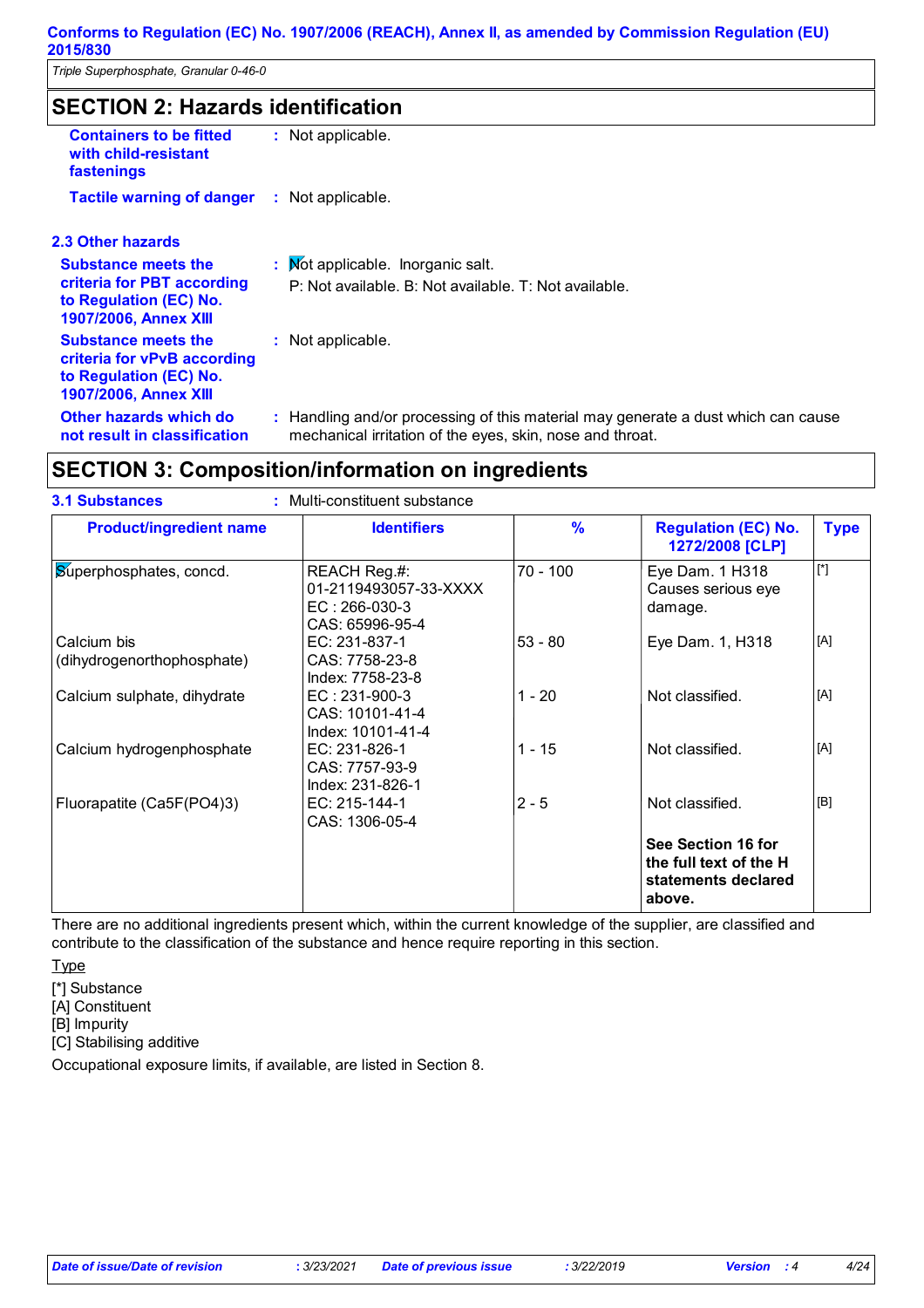*Triple Superphosphate, Granular 0-46-0*

### **SECTION 4: First aid measures**

#### **4.1 Description of first aid measures**

| <b>Eye contact</b>  | : CORROSIVE. Begin eye irrigation immediately. All eye exposures to phosphoric<br>acid require medical evaluation following decontamination. Immediately rinse eyes<br>with large quantities of water or saline for a minimum of 20-30 minutes depending on<br>severity of exposure. If possible, remove contact lenses being careful not to cause<br>additional eye damage. If the initial water supply is insufficient, keep the affected<br>area wet with a moist cloth and transfer the person to the nearest place where<br>rinsing can be continued for the recommended length of time. Call an ambulance<br>for transportation to hospital. Continue eye irrigation during transport. For additional<br>advice call the medical emergency number on this safety data sheet or your poison<br>center or physician. |
|---------------------|--------------------------------------------------------------------------------------------------------------------------------------------------------------------------------------------------------------------------------------------------------------------------------------------------------------------------------------------------------------------------------------------------------------------------------------------------------------------------------------------------------------------------------------------------------------------------------------------------------------------------------------------------------------------------------------------------------------------------------------------------------------------------------------------------------------------------|
| <b>Inhalation</b>   | : Handling and/or processing of this material may generate a dust which can cause<br>mechanical irritation of the eyes, skin, nose and throat. Remove person to fresh air.<br>No known significant effects. Seek medical attention for any signs of wheezing and/<br>or breathing difficulties. For additional advice call the medical emergency number on<br>this SDS or your poison center or medical provider.                                                                                                                                                                                                                                                                                                                                                                                                        |
| <b>Skin contact</b> | : No known significant effects. Rinse the affected areas with water. Remove<br>contaminated clothing, jewelry, and shoes. Wash/clean items before reuse. Seek<br>medical attention for persistent skin pain or irritation. For additional advice call the<br>medical emergency number on this SDS or your poison center or physician.                                                                                                                                                                                                                                                                                                                                                                                                                                                                                    |
| <b>Ingestion</b>    | : May be irritating to mouth, throat and stomach. Wash out mouth with water. Remove<br>dentures if any. If material has been swallowed and the exposed person is conscious,<br>give small quantities of water to drink. Stop if the exposed person feels sick as<br>vomiting may be dangerous. Do not induce vomiting unless directed to do so by<br>medical personnel. If vomiting occurs, the head should be kept low so that vomit<br>does not enter the lungs. Get medical attention if adverse health effects persist or<br>are severe. Never give anything by mouth to an unconscious person.                                                                                                                                                                                                                      |

## **4.2 Most important symptoms and effects, both acute and delayed**

### **Over-exposure signs/symptoms**

| <b>Eye contact</b>  | : Adverse symptoms may include the following:<br>pain<br>watering<br>redness                                                                            |
|---------------------|---------------------------------------------------------------------------------------------------------------------------------------------------------|
| <b>Inhalation</b>   | : No specific data. May cause respiratory irritation. Adverse symptoms may include<br>the following:<br>coughing<br>wheezing and breathing difficulties |
| <b>Skin contact</b> | Adverse symptoms may include the following:<br>redness<br>dryness                                                                                       |
| <b>Ingestion</b>    | : Adverse symptoms may include the following:<br>stomach pains<br>nausea or vomiting<br>diarrhoea                                                       |

#### **4.3 Indication of any immediate medical attention and special treatment needed**

| <b>Notes to physician</b> | : Corrosive to eyes. Treat symptomatically and supportively. Contact poison treatment<br>specialist immediately if ingested or inhaled. In case of inhalation of the substance,<br>or exposure to its decomposition products in a fire, symptoms may be delayed. The<br>exposed person may need to be kept under medical surveillance for 48 hours. For<br>professional, multilingual, medical support, in case of medical emergencies involving<br>Nutrien products, telephone the Nutrien global 24 hour Emergency Number:<br>00-1-303-389-1654. |
|---------------------------|----------------------------------------------------------------------------------------------------------------------------------------------------------------------------------------------------------------------------------------------------------------------------------------------------------------------------------------------------------------------------------------------------------------------------------------------------------------------------------------------------------------------------------------------------|
|                           |                                                                                                                                                                                                                                                                                                                                                                                                                                                                                                                                                    |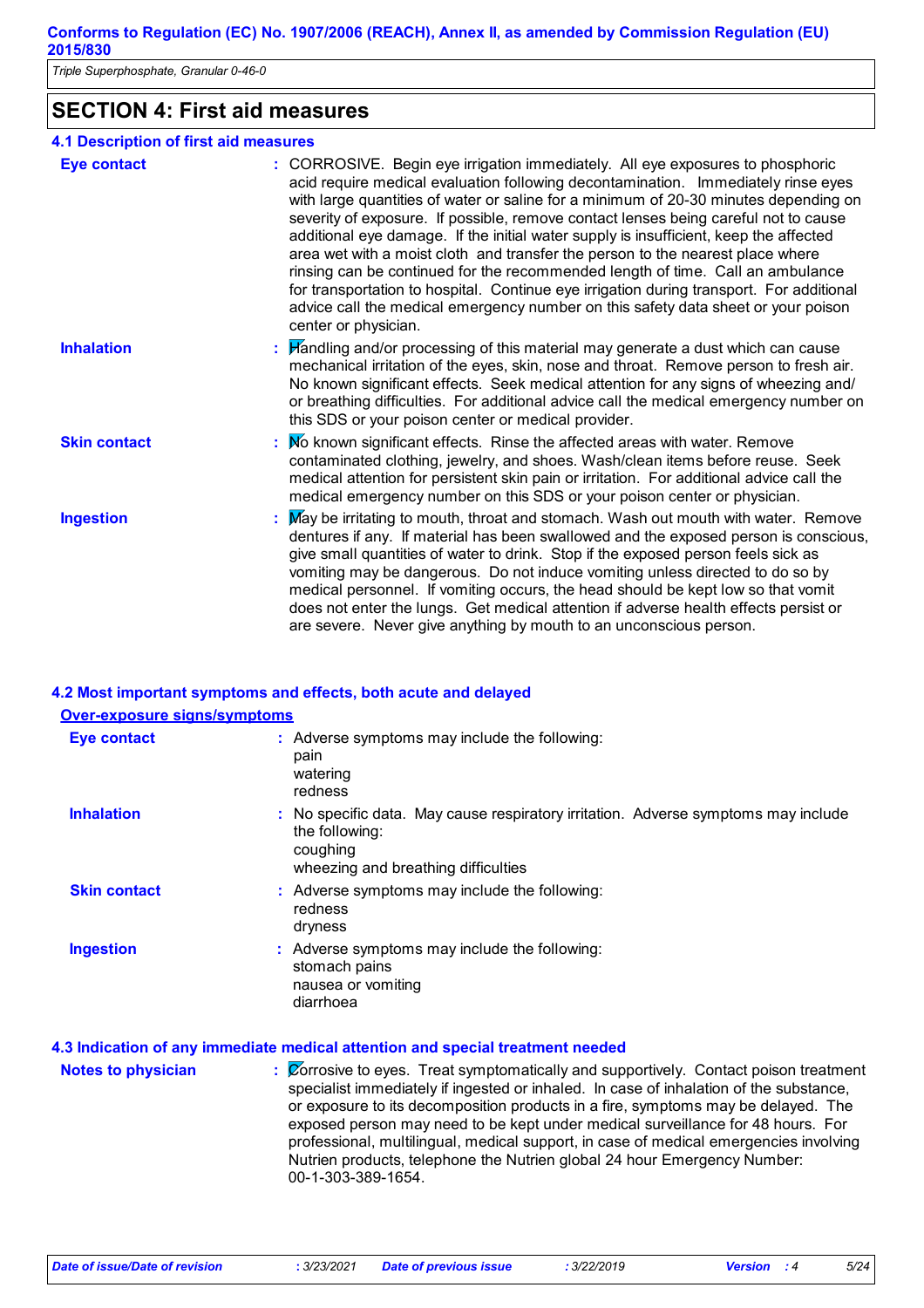*Triple Superphosphate, Granular 0-46-0*

# **SECTION 4: First aid measures**

| <b>Specific treatments</b>        | : If breathing is difficult, administer oxygen. Provide assisted ventilation as required.<br>Contact with the skin or eyes at high pressures may result in injuries. Outcomes can<br>be improved by minimizing time to decontamination and extending decontamination<br>times to reduce tissue damage. Expert opinion indicates extended decontamination<br>is required to remove corrosive chemicals. Skin and eye decontamination should be<br>performed for a minimum of 20 - 30 minutes. Extended decontamination times may<br>be required depending on the exposure. To avoid hypothermia, irrigation water<br>should be maintained at a comfortable temperature. If the patient is not in extremis, it<br>may be necessary to delay transport to emergency care facilities to ensure adequate<br>decontamination time. However, early patient transport may be necessary<br>depending on patient's condition or the availability of water. If possible, continue skin<br>and/or eye irrigation during emergency medical transport. Double-bag contaminated<br>clothing and personal belongings of the patient. |
|-----------------------------------|----------------------------------------------------------------------------------------------------------------------------------------------------------------------------------------------------------------------------------------------------------------------------------------------------------------------------------------------------------------------------------------------------------------------------------------------------------------------------------------------------------------------------------------------------------------------------------------------------------------------------------------------------------------------------------------------------------------------------------------------------------------------------------------------------------------------------------------------------------------------------------------------------------------------------------------------------------------------------------------------------------------------------------------------------------------------------------------------------------------------|
| <b>Protection of first-aiders</b> | : No action shall be taken involving any personal risk or without suitable training.<br>Depending on the situation, the rescuer should wear an appropriate mask, gloves,<br>protective clothing and a respirator or self-contained breathing apparatus. Mouth-to-<br>mouth resuscitation of oral exposure patients is not recommended. First-aiders with<br>contaminated clothing should be properly decontaminated.                                                                                                                                                                                                                                                                                                                                                                                                                                                                                                                                                                                                                                                                                                 |

# **SECTION 5: Firefighting measures**

| 5.1 Extinguishing media                                   |                                                                                                                                                                                                                                                                                                                                                                     |
|-----------------------------------------------------------|---------------------------------------------------------------------------------------------------------------------------------------------------------------------------------------------------------------------------------------------------------------------------------------------------------------------------------------------------------------------|
| <b>Suitable extinguishing</b><br>media                    | : Non-flammable. Material will not burn. Use an extinguishing agent suitable for the<br>surrounding fire.                                                                                                                                                                                                                                                           |
| <b>Unsuitable extinguishing</b><br>media                  | : None known.                                                                                                                                                                                                                                                                                                                                                       |
| 5.2 Special hazards arising from the substance or mixture |                                                                                                                                                                                                                                                                                                                                                                     |
| <b>Hazards from the</b><br>substance or mixture           | : No specific fire or explosion hazard.                                                                                                                                                                                                                                                                                                                             |
| <b>Hazardous combustion</b><br>products                   | Decomposition products may include the following materials:<br>sulfur oxides                                                                                                                                                                                                                                                                                        |
| <b>5.3 Advice for firefighters</b>                        |                                                                                                                                                                                                                                                                                                                                                                     |
| <b>Special protective actions</b><br>for fire-fighters    | : Promptly isolate the scene by removing all persons from the vicinity of the incident if<br>there is a fire. No action shall be taken involving any personal risk or without suitable<br>training.                                                                                                                                                                 |
| <b>Special protective</b><br>equipment for fire-fighters  | Fire-fighters should wear appropriate protective equipment and self-contained<br>breathing apparatus (SCBA) with a full face-piece operated in positive pressure<br>mode. Clothing for fire-fighters (including helmets, protective boots and gloves)<br>conforming to European standard EN 469 will provide a basic level of protection for<br>chemical incidents. |
| <b>Additional information</b>                             | No specific fire or explosion hazard. Contain and collect the water used to fight the<br>fire for later treatment and disposal.                                                                                                                                                                                                                                     |

# **SECTION 6: Accidental release measures**

|                                 | 6.1 Personal precautions, protective equipment and emergency procedures                                                                                                                                                                                                                           |
|---------------------------------|---------------------------------------------------------------------------------------------------------------------------------------------------------------------------------------------------------------------------------------------------------------------------------------------------|
| For non-emergency<br>personnel  | Mo action shall be taken involving any personal risk or without suitable training. Keep<br>unnecessary and unprotected personnel from entering. Provide adequate ventilation.<br>Wear appropriate respirator when ventilation is inadequate. Put on appropriate<br>personal protective equipment. |
| <b>For emergency responders</b> | If specialised clothing is required to deal with the spillage, take note of any<br>information in Section 8 on suitable and unsuitable materials. See also the<br>information in "For non-emergency personnel".                                                                                   |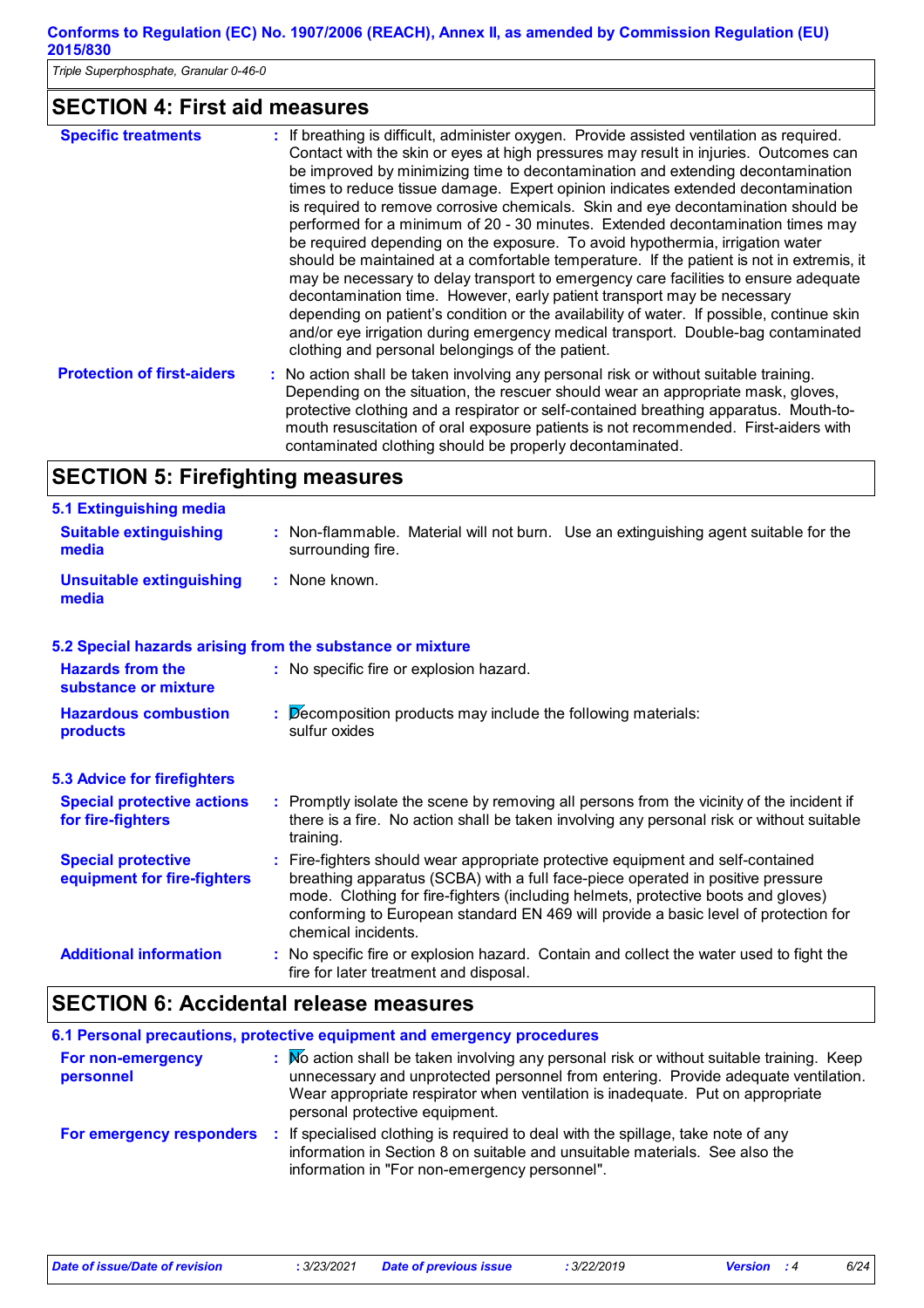*Triple Superphosphate, Granular 0-46-0*

### **SECTION 6: Accidental release measures**

| <b>6.2 Environmental</b> | : Avoid dispersal of spilt material and runoff and contact with soil, waterways, drains |
|--------------------------|-----------------------------------------------------------------------------------------|
| <b>precautions</b>       | and sewers. Inform the relevant authorities if the product has caused adverse           |
|                          | impacts (sewers, waterways, soil or air).                                               |

#### **6.3 Methods and material for containment and cleaning up**

| <b>Small spill</b>                        | : Put on appropriate personal protective equipment (see Section 8). Move containers<br>from spill area. Prevent entry into sewers, water courses, basements or confined<br>areas. Avoid dust generation. Do not dry sweep. Use appropriate equipment to put<br>the spilled substance in a container for reuse or disposal. Recycle to process, if<br>possible. |
|-------------------------------------------|----------------------------------------------------------------------------------------------------------------------------------------------------------------------------------------------------------------------------------------------------------------------------------------------------------------------------------------------------------------|
|                                           | or<br>Place spilled material in a designated, labeled waste container. Dispose of via a<br>licensed waste disposal contractor.                                                                                                                                                                                                                                 |
| <b>Large spill</b>                        | : No additional information.                                                                                                                                                                                                                                                                                                                                   |
| 6.4 Reference to other<br><b>sections</b> | : See Section 1 for emergency contact information.<br>See Section 8 for information on appropriate personal protective equipment.<br>See Section 13 for additional waste treatment information.                                                                                                                                                                |

### **SECTION 7: Handling and storage**

The information in this section contains generic advice and guidance. The list of Identified Uses in Section 1 should be consulted for any available use-specific information provided in the Exposure Scenario(s).

#### **7.1 Precautions for safe handling**

| <b>Protective measures</b>                       | : Put on appropriate personal protective equipment (see Section 8). Do not get in eyes<br>or on skin or clothing. Do not ingest. If during normal use the material presents a<br>respiratory hazard, use only with adequate ventilation or wear appropriate respirator.<br>Keep in the original container or an approved alternative made from a compatible<br>material, kept tightly closed when not in use. Empty containers retain product residue<br>and can be hazardous. |
|--------------------------------------------------|--------------------------------------------------------------------------------------------------------------------------------------------------------------------------------------------------------------------------------------------------------------------------------------------------------------------------------------------------------------------------------------------------------------------------------------------------------------------------------|
| <b>Advice on general</b><br>occupational hygiene | : Eating, drinking and smoking should be prohibited in areas where this material is<br>handled, stored and processed. Workers should wash hands and face before eating,<br>drinking and smoking. Remove contaminated clothing and protective equipment<br>before entering eating areas. See also Section 8 for additional information on<br>hygiene measures.                                                                                                                  |

#### **7.2 Conditions for safe storage, including any incompatibilities**

Store in accordance with local regulations. May form steep piles that can collapse without warning when transported or stored in bulk. This may damage equipment and endanger workers. The risk of cliffing and sudden collapse increases if product is loaded or stored when hot or in high humidity conditions. Avoid forming steep slopes when removing product. If product has caked, cliffed, or has adhered to the storage or transport container, stay out of the potential engulfment zone in case the material collapses. Do not enter bins, railcars or trucks without conducting a risk assessment and following all confined space entry requirements. Ensure that consideration is given to fall protection and mobile equipment securement if applicable. Carefully loosen the set product from outside the container using mechanical vibration, sledge hammers, or other devices.

Ensure that bulk bags or smaller packaged products stored in tiers are stacked, racked, blocked, interlocked, or otherwise secured to prevent sliding, rolling, or collapse. Use caution when opening truck or railcar doors as product may have shifted during transport.

Must be stored in a dry location. Absorbs moisture on long-term storage under high humidity conditions. Store away from incompatible materials (see Section 10). When product is stored in sealable containers, keep container tightly closed and sealed until ready for use. Sealable containers that have been opened must be carefully resealed and kept upright to prevent leakage. Do not store in unlabeled containers.

| 7.3 Specific end use(s) |  |                                          |
|-------------------------|--|------------------------------------------|
| <b>Recommendations</b>  |  | : Fertiliser. Fertiliser Blend Component |

| Date of issue/Date of revision<br>: 3/23/202 |  |
|----------------------------------------------|--|
|----------------------------------------------|--|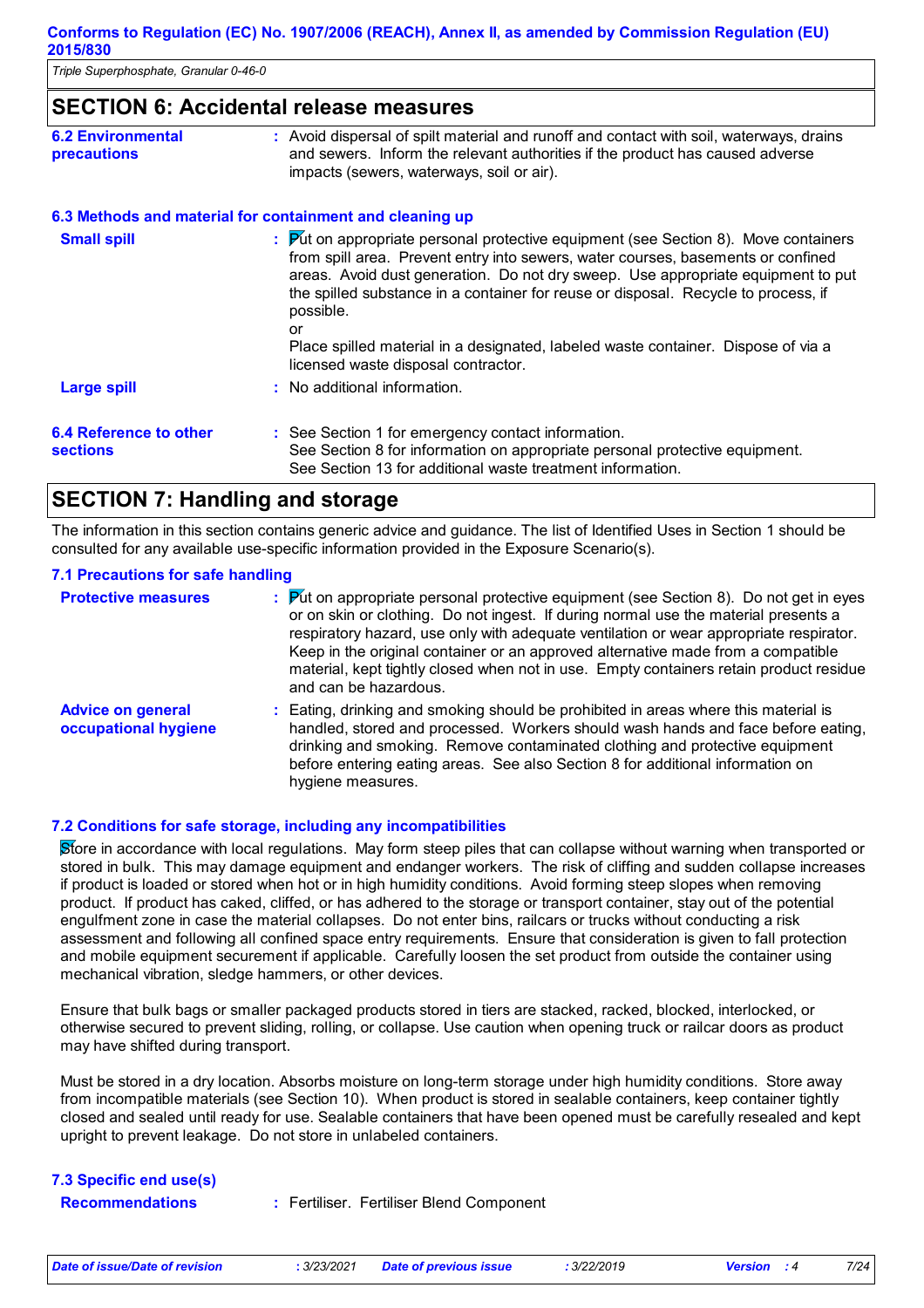*Triple Superphosphate, Granular 0-46-0*

### **SECTION 7: Handling and storage**

**Industrial sector specific : solutions**

See Annex to the Safety data sheet for additional information in the Exposure Scenario(s).

### **SECTION 8: Exposure controls/personal protection**

The list of Identified Uses in Section 1 should be consulted for any available use-specific information provided in the Exposure Scenario(s).

#### **8.1 Control parameters**

#### **Occupational exposure limits**

| <b>Product/ingredient name</b>              |           | <b>Exposure limit values</b>                                                                                                                                                                                                                                                                                                                                                                                                                                                                                                                                                                                                                                                                                                                                                                                                                                                                                                                                                                                          |
|---------------------------------------------|-----------|-----------------------------------------------------------------------------------------------------------------------------------------------------------------------------------------------------------------------------------------------------------------------------------------------------------------------------------------------------------------------------------------------------------------------------------------------------------------------------------------------------------------------------------------------------------------------------------------------------------------------------------------------------------------------------------------------------------------------------------------------------------------------------------------------------------------------------------------------------------------------------------------------------------------------------------------------------------------------------------------------------------------------|
| $E$ U regulations:                          |           | List of indicative occupational exposure limit values: None of the<br>components have an OEL. EU Member States may establish<br>Occupational Exposure Limits within their individual jurisdiction.<br>Consult local authorities to determine if any such standards apply in<br>your jurisdiction.                                                                                                                                                                                                                                                                                                                                                                                                                                                                                                                                                                                                                                                                                                                     |
| <b>Recommended monitoring</b><br>procedures | required. | : If this product contains ingredients with exposure limits, personal, workplace<br>atmosphere or biological monitoring may be required to determine the effectiveness<br>of the ventilation or other control measures and/or the necessity to use respiratory<br>protective equipment. Reference should be made to monitoring standards, such as<br>the following: European Standard EN 689 (Workplace atmospheres - Guidance for<br>the assessment of exposure by inhalation to chemical agents for comparison with<br>limit values and measurement strategy) European Standard EN 14042 (Workplace<br>atmospheres - Guide for the application and use of procedures for the assessment of<br>exposure to chemical and biological agents) European Standard EN 482<br>(Workplace atmospheres - General requirements for the performance of procedures<br>for the measurement of chemical agents) Reference to national guidance<br>documents for methods for the determination of hazardous substances will also be |

#### **DNELs/DMELs**

| <b>Product/ingredient name</b>       | <b>Type</b> | <b>Exposure</b>         | <b>Value</b>            | <b>Population</b> | <b>Effects</b> |
|--------------------------------------|-------------|-------------------------|-------------------------|-------------------|----------------|
| <b>Superphosphates, concentrated</b> | <b>DNEL</b> | Long term<br>Inhalation | $2,9$ mg/m <sup>3</sup> | Workers           | Systemic       |
|                                      | <b>DNEL</b> | Long term Dermal        | $4,2$ mg/kg<br>bw/day   | Workers           | Systemic       |
|                                      | <b>DNEL</b> | Long term Dermal        | $2,1$ mg/kg<br>bw/day   | Consumers         | Systemic       |
|                                      | <b>DNEL</b> | Long term<br>Inhalation | $0.7 \,\mathrm{mg/m^3}$ | Consumers         | Systemic       |
|                                      | <b>DNEL</b> | Long term Oral          | $0,4$ mg/kg<br>bw/day   | Consumers         | Systemic       |

**DNEL/DMEL Summary :** Causes serious eye damage. Not considered to be toxic to humans.

#### **PNECs**

**No PNECs available** 

| <b>PNEC Summary</b> | Very low acute toxicity to fish. No ecotoxic effects are known for this product. No |
|---------------------|-------------------------------------------------------------------------------------|
|                     | known significant effects or critical hazards.                                      |

## **8.2 Exposure controls**

| <b>Appropriate engineering</b><br><b>controls</b> | : If user operations generate dust, fumes, gas, vapour or mist, use process<br>enclosures, local exhaust ventilation or other engineering controls to keep worker<br>exposure to airborne contaminants below any recommended or statutory limits.         |
|---------------------------------------------------|-----------------------------------------------------------------------------------------------------------------------------------------------------------------------------------------------------------------------------------------------------------|
| Individual protection measures                    |                                                                                                                                                                                                                                                           |
| <b>Hygiene measures</b>                           | : Wash hands, forearms and face thoroughly after handling chemical products, before<br>eating, smoking and using the lavatory and at the end of the working period.<br>Appropriate techniques should be used to remove potentially contaminated clothing. |

safety showers are close to the workstation location. *Date of issue/Date of revision* **:** *3/23/2021 Date of previous issue : 3/22/2019 Version : 4 8/24*

Wash contaminated clothing before reusing. Ensure that eyewash stations and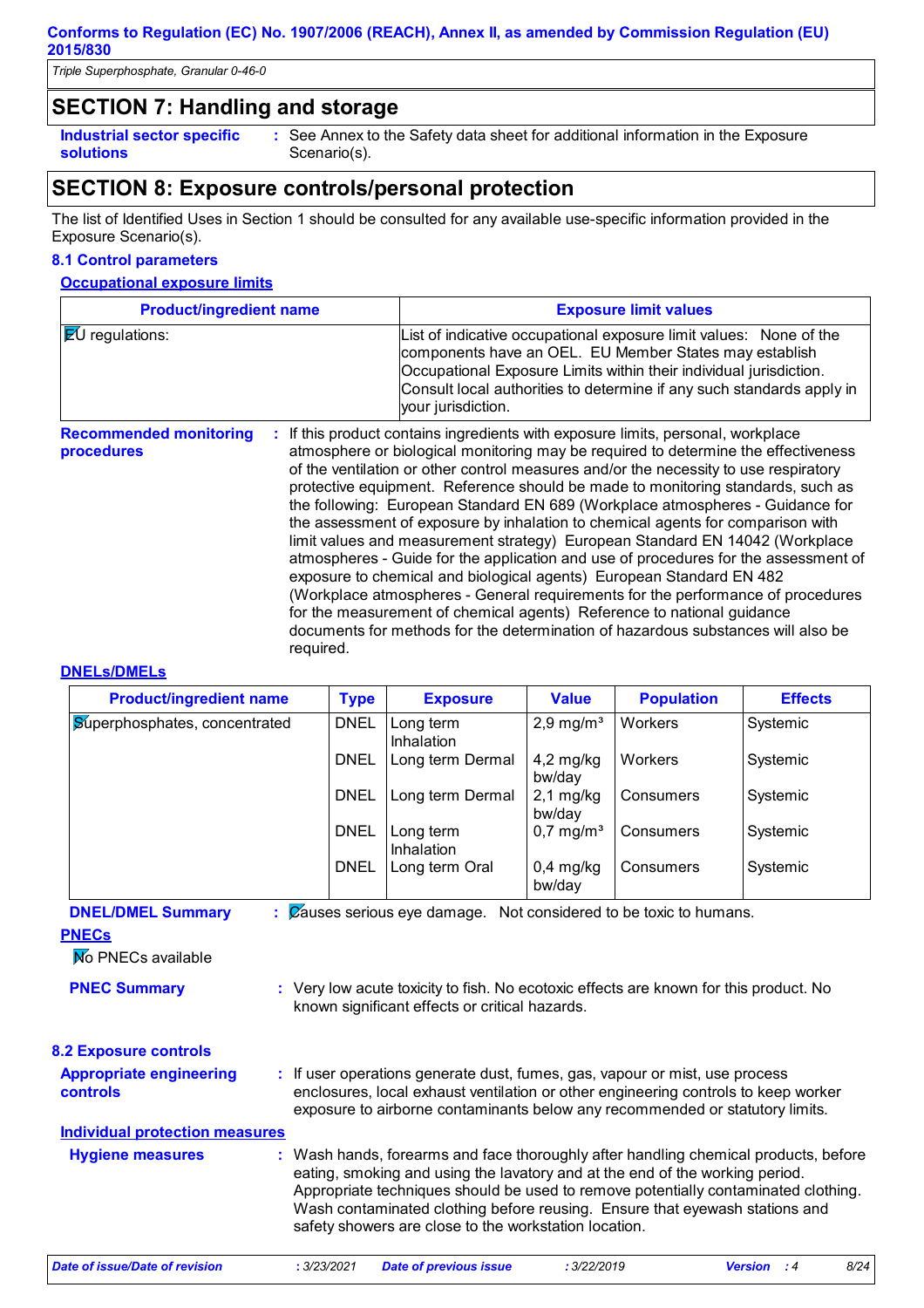*Triple Superphosphate, Granular 0-46-0*

# **SECTION 8: Exposure controls/personal protection**

| <b>Eye/face protection</b>                       | Safety eyewear complying with an approved standard should be used when a risk<br>assessment indicates this is necessary to avoid exposure to liquid splashes, mists,<br>gases or dusts. If contact is possible, the following protection should be worn,<br>unless the assessment indicates a higher degree of protection: sealed eyewear<br>If inhalation hazards exist, a full-face respirator may be required instead. Contact<br>your personal protective equipment manufacturer to verify the compatibility of the<br>equipment for the intended purpose. |
|--------------------------------------------------|----------------------------------------------------------------------------------------------------------------------------------------------------------------------------------------------------------------------------------------------------------------------------------------------------------------------------------------------------------------------------------------------------------------------------------------------------------------------------------------------------------------------------------------------------------------|
| <b>Skin protection</b>                           |                                                                                                                                                                                                                                                                                                                                                                                                                                                                                                                                                                |
| <b>Hand protection</b>                           | : Chemical-resistant, impervious gloves complying with an approved standard should<br>be worn at all times when handling chemical products if a risk assessment indicates<br>this is necessary.                                                                                                                                                                                                                                                                                                                                                                |
| <b>Body protection</b>                           | : Personal protective equipment for the body should be selected based on the task<br>being performed and the risks involved and should be approved by a specialist<br>before handling this product.                                                                                                                                                                                                                                                                                                                                                            |
| <b>Other skin protection</b>                     | : Appropriate footwear and any additional skin protection measures should be<br>selected based on the task being performed and the risks involved and should be<br>approved by a specialist before handling this product.                                                                                                                                                                                                                                                                                                                                      |
| <b>Respiratory protection</b>                    | Use a properly fitted, particulate filter respirator complying with an approved<br>standard if a risk assessment indicates this is necessary. Respirator selection must<br>be based on known or anticipated exposure levels, the hazards of the product and<br>the safe working limits of the selected respirator. Contact your personal protective<br>equipment manufacturer to verify the compatibility of the equipment for the intended<br>purpose.                                                                                                        |
| <b>Environmental exposure</b><br><b>controls</b> | : Emissions from ventilation or work process equipment should be checked to ensure<br>they comply with the requirements of environmental protection legislation. In some<br>cases, fume scrubbers, filters or engineering modifications to the process equipment<br>will be necessary to reduce emissions to acceptable levels.                                                                                                                                                                                                                                |

# **SECTION 9: Physical and chemical properties**

| Date of issue/Date of revision                            | : 3/23/2021<br><b>Date of previous issue</b><br>: 3/22/2019                                                               | <b>Version</b> | :4 | 9/24 |
|-----------------------------------------------------------|---------------------------------------------------------------------------------------------------------------------------|----------------|----|------|
| <b>Viscosity</b>                                          | Mot applicable.                                                                                                           |                |    |      |
| <b>Decomposition temperature</b>                          | $200^{\circ}$ C                                                                                                           |                |    |      |
| <b>Auto-ignition temperature</b>                          | : Not applicable.                                                                                                         |                |    |      |
| <b>Partition coefficient: n-octanol/</b><br>water         | Mot applicable.                                                                                                           |                |    |      |
| <b>Solubility(ies)</b>                                    | Partially soluble in the following materials: hot water.<br>Very slightly soluble in the following materials: cold water. |                |    |      |
| <b>Relative density</b>                                   | Not available.                                                                                                            |                |    |      |
| <b>Vapour density</b>                                     | : Not available.                                                                                                          |                |    |      |
| <b>Vapour pressure</b>                                    | $:$ <0 kPa [room temperature]                                                                                             |                |    |      |
| <b>Upper/lower flammability or</b><br>explosive limits    | : Not applicable.                                                                                                         |                |    |      |
| <b>Flammability (solid, gas)</b>                          | : No flammable ingredients present.                                                                                       |                |    |      |
| <b>Evaporation rate</b>                                   | Not applicable.                                                                                                           |                |    |      |
| <b>Flash point</b>                                        | [Product does not sustain combustion.]                                                                                    |                |    |      |
| Initial boiling point and boiling<br>range                | Mot applicable. Decomposes.                                                                                               |                |    |      |
| <b>Melting point/freezing point</b>                       | : Not available.                                                                                                          |                |    |      |
| pH                                                        | $3$ [Conc. (% w/w): 1%]                                                                                                   |                |    |      |
| <b>Odour threshold</b>                                    | Not available.                                                                                                            |                |    |      |
| <b>Odour</b>                                              | <b>O</b> dourless.                                                                                                        |                |    |      |
| <b>Colour</b>                                             | Greyish-white to Brown.                                                                                                   |                |    |      |
| <b>Physical state</b>                                     | : Solid. [Granular solid.]                                                                                                |                |    |      |
| <b>Appearance</b>                                         |                                                                                                                           |                |    |      |
| 9.1 Information on basic physical and chemical properties |                                                                                                                           |                |    |      |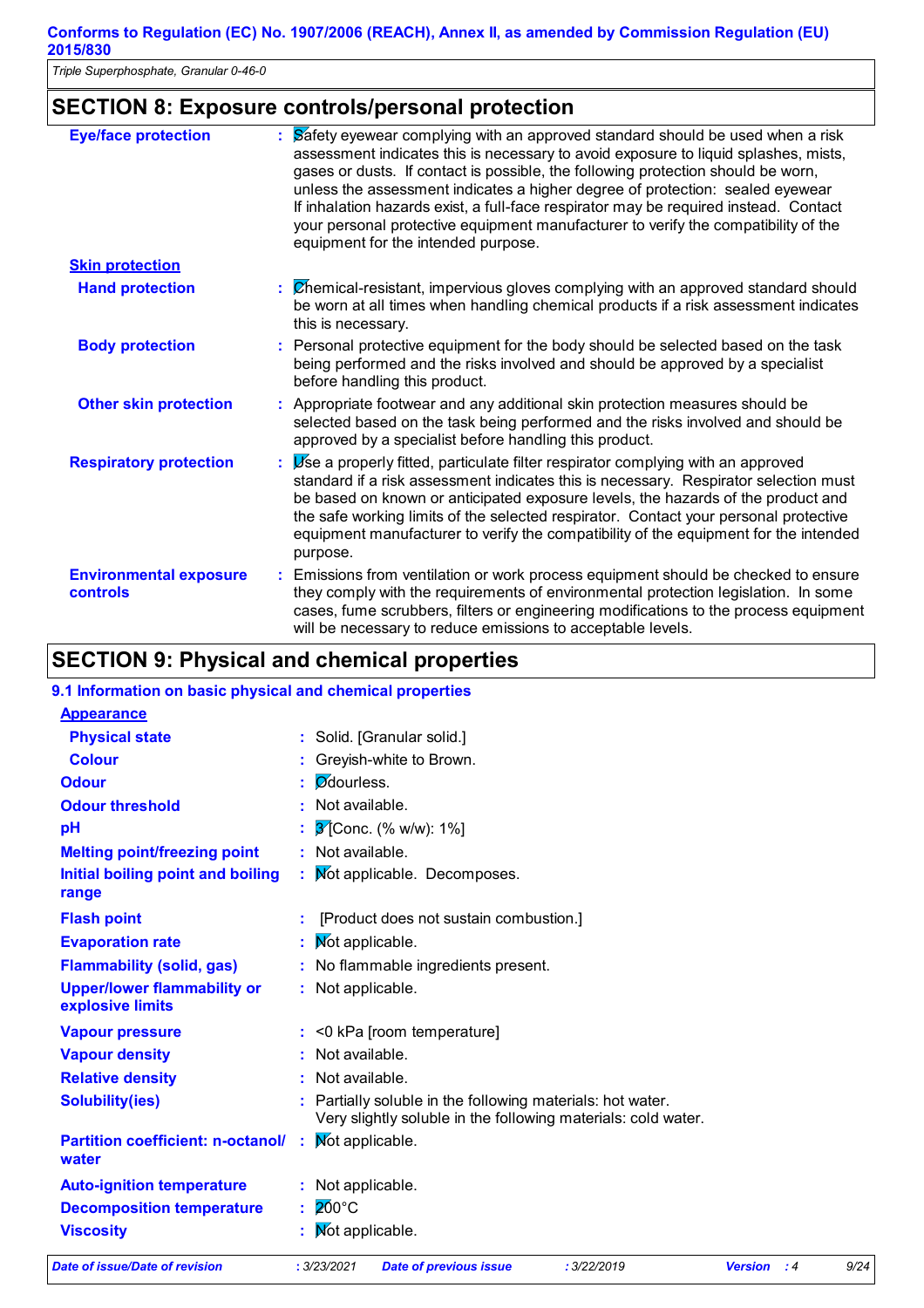*Triple Superphosphate, Granular 0-46-0*

|                                                   | <b>SECTION 9: Physical and chemical properties</b>                                                                                                                                                                                                                             |
|---------------------------------------------------|--------------------------------------------------------------------------------------------------------------------------------------------------------------------------------------------------------------------------------------------------------------------------------|
| <b>Explosive properties</b>                       | : No specific fire or explosion hazard.                                                                                                                                                                                                                                        |
| <b>Oxidising properties</b>                       | : None.                                                                                                                                                                                                                                                                        |
| 9.2 Other information                             |                                                                                                                                                                                                                                                                                |
| <b>Solubility in water</b>                        | : $\sqrt{\frac{1}{10}}$ to 100 g/l                                                                                                                                                                                                                                             |
| No additional information.                        |                                                                                                                                                                                                                                                                                |
| <b>SECTION 10: Stability and reactivity</b>       |                                                                                                                                                                                                                                                                                |
| <b>10.1 Reactivity</b>                            | : Mot considered to be reactive.                                                                                                                                                                                                                                               |
| <b>10.2 Chemical stability</b>                    | : The product is stable.                                                                                                                                                                                                                                                       |
| <b>10.3 Possibility of</b><br>hazardous reactions | : Under normal conditions of storage and use, hazardous reactions will not occur.                                                                                                                                                                                              |
| <b>10.4 Conditions to avoid</b>                   | No specific data.                                                                                                                                                                                                                                                              |
| 10.5 Incompatible materials                       | May be incompatible with some materials of construction. Contact your sales<br>representative or a metallurgical specialist to ensure compatability with your<br>equipment.<br>Reactive or incompatible with the following materials:<br>strong alkalis<br>oxidizing materials |
| <b>10.6 Hazardous</b><br>decomposition products   | Under normal conditions of storage and use, hazardous decomposition products<br>should not be produced.                                                                                                                                                                        |

# **SECTION 11: Toxicological information**

### **11.1 Information on toxicological effects**

#### **Acute toxicity**

| <b>Product/ingredient name</b>            | <b>Result</b>                   | <b>Species</b>        | <b>Dose</b>           | <b>Exposure</b> |
|-------------------------------------------|---------------------------------|-----------------------|-----------------------|-----------------|
| <b>Superphosphates,</b><br>concentrated   | LC50 Inhalation Dusts and mists | Rat - Male,<br>Female | $>5$ g/m <sup>3</sup> | 4 hours         |
|                                           | LD50 Dermal                     | Rat - Male,<br>Female | ⊩>5000 mg/kg          |                 |
|                                           | ILD50 Oral                      | Rat - Male,<br>Female | 2000 mg/kg            | -               |
| Calcium bis<br>(dihydrogenorthophosphate) | LD50 Oral                       | Rat                   | 3986 mg/kg            |                 |

**Conclusion/Summary :** Not considered to be toxic to humans.

**Irritation/Corrosion**

| <b>Product/ingredient name</b>   | <b>Result</b>                                                                                         | <b>Species</b> | <b>Score</b> | <b>Exposure</b> | <b>Observation</b> |
|----------------------------------|-------------------------------------------------------------------------------------------------------|----------------|--------------|-----------------|--------------------|
| Superphosphates,<br>concentrated | Skin                                                                                                  | Rabbit         | 0            |                 | 72 hours           |
|                                  | Eyes - Cornea opacity                                                                                 | Rabbit         | 2.3          |                 | 72 hours           |
| <b>Conclusion/Summary</b>        |                                                                                                       |                |              |                 |                    |
| <b>Skin</b>                      | : prorganic salt. Prolonged or repeated exposure may dry the skin, causing irritation.                |                |              |                 |                    |
| <b>Eyes</b>                      | : Causes serious eye damage.                                                                          |                |              |                 |                    |
| <b>Respiratory</b>               | May cause slight transient irritation. Effects are not sufficient for classification as<br>hazardous. |                |              |                 |                    |
| <b>Sensitisation</b>             |                                                                                                       |                |              |                 |                    |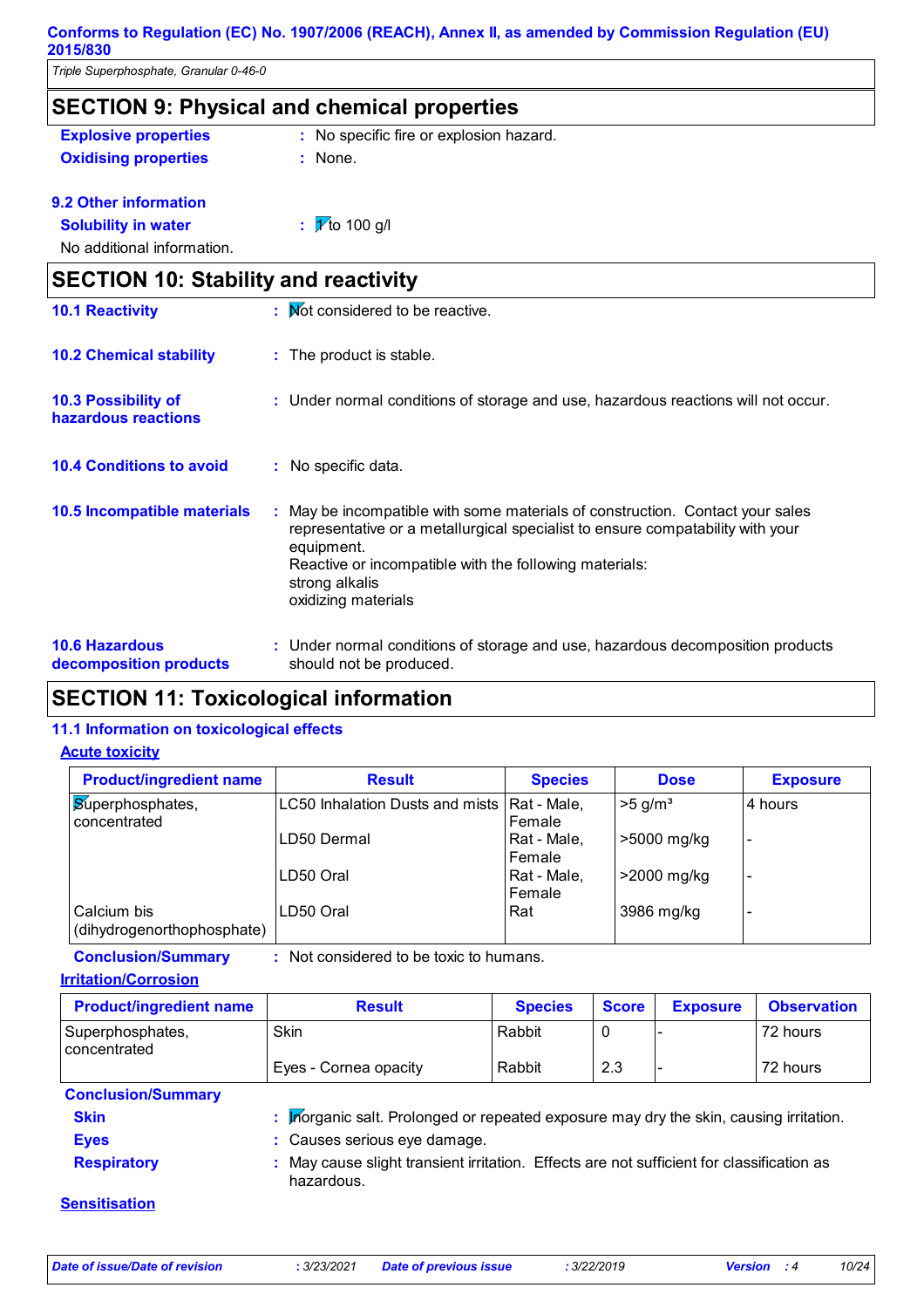*Triple Superphosphate, Granular 0-46-0*

| <b>SECTION 11: Toxicological information</b>                                                                                                                                                    |                                                                              |                                                                                                 |  |                                                                                    |             |  |                 |
|-------------------------------------------------------------------------------------------------------------------------------------------------------------------------------------------------|------------------------------------------------------------------------------|-------------------------------------------------------------------------------------------------|--|------------------------------------------------------------------------------------|-------------|--|-----------------|
| <b>Product/ingredient name</b>                                                                                                                                                                  | <b>Route of</b><br><b>Species</b><br>exposure                                |                                                                                                 |  | <b>Result</b>                                                                      |             |  |                 |
| Superphosphates,<br>concentrated                                                                                                                                                                | <b>Skin</b><br>Mouse                                                         |                                                                                                 |  | Not sensitizing                                                                    |             |  |                 |
| <b>Conclusion/Summary</b>                                                                                                                                                                       |                                                                              |                                                                                                 |  |                                                                                    |             |  |                 |
| <b>Skin</b>                                                                                                                                                                                     | Non-sensitiser.                                                              |                                                                                                 |  |                                                                                    |             |  |                 |
| <b>Respiratory</b>                                                                                                                                                                              | Non-sensitiser.                                                              |                                                                                                 |  |                                                                                    |             |  |                 |
| <b>Mutagenicity</b>                                                                                                                                                                             |                                                                              |                                                                                                 |  |                                                                                    |             |  |                 |
| <b>Product/ingredient name</b>                                                                                                                                                                  | <b>Test</b>                                                                  |                                                                                                 |  | <b>Experiment</b>                                                                  |             |  | <b>Result</b>   |
| Superphosphates,<br>concentrated                                                                                                                                                                |                                                                              | OECD 471 Bacterial<br>Experiment: In vitro<br><b>Reverse Mutation Test</b><br>Subject: Bacteria |  |                                                                                    | Negative    |  |                 |
| <b>Conclusion/Summary</b>                                                                                                                                                                       | : No mutagenic effect.                                                       |                                                                                                 |  |                                                                                    |             |  |                 |
| <b>Carcinogenicity</b>                                                                                                                                                                          |                                                                              |                                                                                                 |  |                                                                                    |             |  |                 |
| <b>Conclusion/Summary</b>                                                                                                                                                                       | : No evidence of risk to humans.                                             |                                                                                                 |  |                                                                                    |             |  |                 |
| <b>Reproductive toxicity</b>                                                                                                                                                                    |                                                                              |                                                                                                 |  |                                                                                    |             |  |                 |
| <b>Conclusion/Summary</b>                                                                                                                                                                       | : Not considered to be toxic to the reproductive system.                     |                                                                                                 |  |                                                                                    |             |  |                 |
| <b>Teratogenicity</b>                                                                                                                                                                           |                                                                              |                                                                                                 |  |                                                                                    |             |  |                 |
| <b>Product/ingredient name</b>                                                                                                                                                                  | <b>Result</b>                                                                |                                                                                                 |  | <b>Species</b>                                                                     | <b>Dose</b> |  | <b>Exposure</b> |
| Superphosphates,<br>concentrated                                                                                                                                                                | Negative - Oral                                                              |                                                                                                 |  | Rat - Female                                                                       | 750 mg/kg   |  | $\overline{a}$  |
| Specific target organ toxicity (single exposure)<br>Not available.<br><b>Specific target organ toxicity (repeated exposure)</b><br>Not available.<br><b>Aspiration hazard</b><br>Not available. |                                                                              |                                                                                                 |  |                                                                                    |             |  |                 |
|                                                                                                                                                                                                 |                                                                              |                                                                                                 |  |                                                                                    |             |  |                 |
| <b>Information on likely routes</b><br>of exposure                                                                                                                                              | : Skin contact<br>Inhalation (dusts and mists)                               |                                                                                                 |  |                                                                                    |             |  |                 |
| <b>Potential acute health effects</b>                                                                                                                                                           |                                                                              |                                                                                                 |  |                                                                                    |             |  |                 |
| <b>Eye contact</b>                                                                                                                                                                              | : Causes serious eye damage.                                                 |                                                                                                 |  |                                                                                    |             |  |                 |
| <b>Inhalation</b>                                                                                                                                                                               | May cause slight transient irritation.                                       |                                                                                                 |  |                                                                                    |             |  |                 |
| <b>Skin contact</b>                                                                                                                                                                             | May cause skin dryness and irritation.                                       |                                                                                                 |  |                                                                                    |             |  |                 |
| <b>Ingestion</b>                                                                                                                                                                                | diarrhea.                                                                    |                                                                                                 |  | May cause irritation of the digestive tract with accompanying nausea, vomiting and |             |  |                 |
| <b>Symptoms related to the physical, chemical and toxicological characteristics</b>                                                                                                             |                                                                              |                                                                                                 |  |                                                                                    |             |  |                 |
| <b>Eye contact</b>                                                                                                                                                                              | : Adverse symptoms may include the following:<br>pain<br>watering<br>redness |                                                                                                 |  |                                                                                    |             |  |                 |
| <b>Inhalation</b>                                                                                                                                                                               | the following:<br>coughing                                                   |                                                                                                 |  | No specific data. May cause respiratory irritation. Adverse symptoms may include   |             |  |                 |

wheezing and breathing difficulties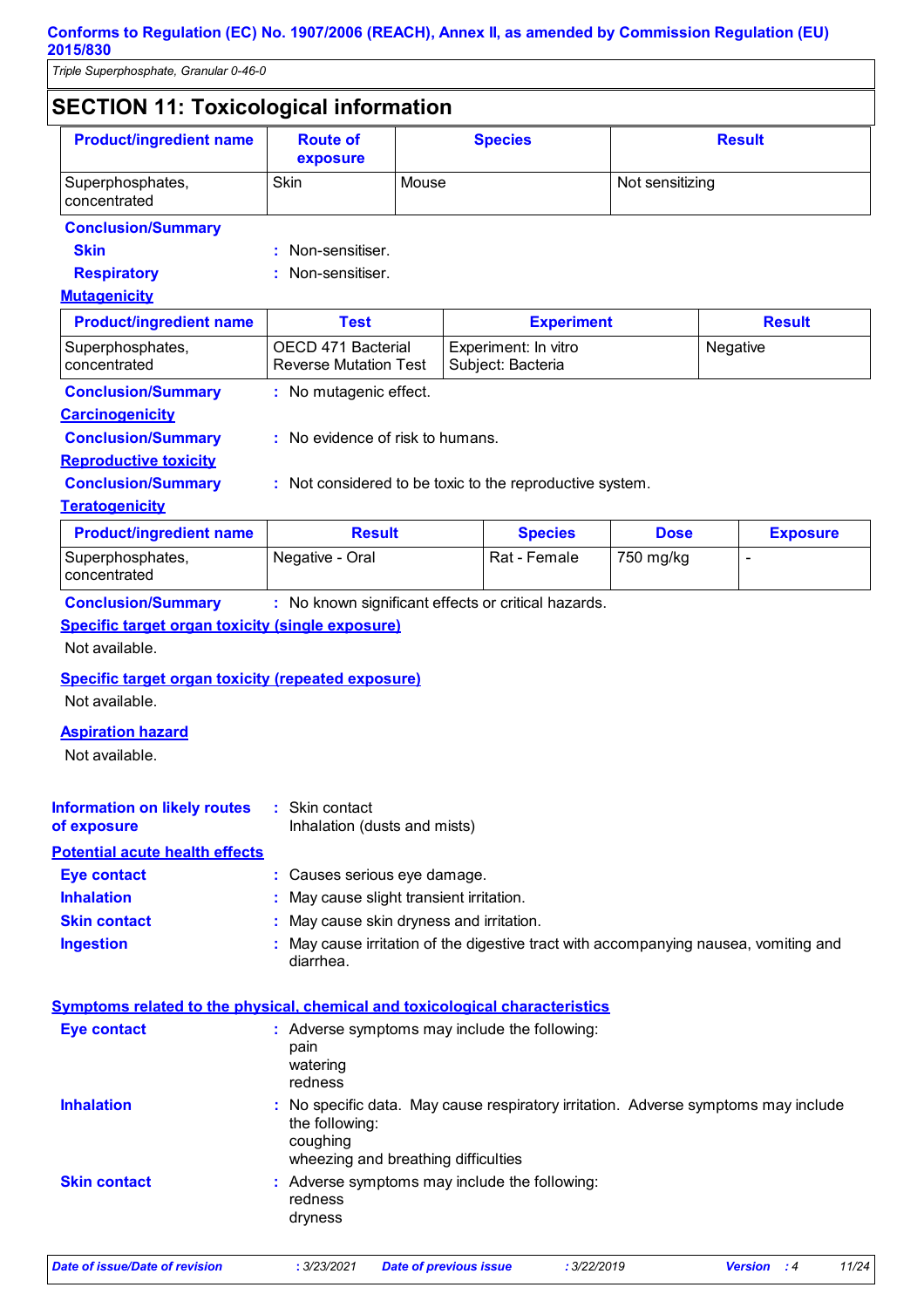*Triple Superphosphate, Granular 0-46-0*

# **SECTION 11: Toxicological information**

| <b>Ingestion</b> | : Adverse symptoms may include the following:<br>stomach pains<br>nausea or vomiting<br>diarrhoea |
|------------------|---------------------------------------------------------------------------------------------------|
|                  |                                                                                                   |

|                                               | Delayed and immediate effects as well as chronic effects from short and long-term exposure |
|-----------------------------------------------|--------------------------------------------------------------------------------------------|
| <b>Short term exposure</b>                    |                                                                                            |
| <b>Potential immediate</b><br><b>effects</b>  | : Causes serious eye damage.                                                               |
| <b>Potential delayed effects</b>              | : See above.                                                                               |
| Long term exposure                            |                                                                                            |
| <b>Potential immediate</b><br>effects         | $\therefore$ See above.                                                                    |
| <b>Potential delayed effects : See below.</b> |                                                                                            |
| Detential ebsenia bealth effects              |                                                                                            |

#### **Potential chronic health effects**

| <b>Product/ingredient name</b>   | <b>Result</b>                                                                                                               | <b>Species</b>        | <b>Dose</b> | <b>Exposure</b> |
|----------------------------------|-----------------------------------------------------------------------------------------------------------------------------|-----------------------|-------------|-----------------|
| Superphosphates,<br>concentrated | Chronic NOAEL Oral                                                                                                          | Rat - Male.<br>Female | 250 g/kg    |                 |
| <b>Conclusion/Summary</b>        | : Adverse effects are typically the result of acute overexposure. These effects may be<br>long term or permanent in nature. |                       |             |                 |
| <b>General</b>                   | : No known significant effects or critical hazards.                                                                         |                       |             |                 |
| <b>Carcinogenicity</b>           | : No known significant effects or critical hazards.                                                                         |                       |             |                 |
| <b>Mutagenicity</b>              | : No known significant effects or critical hazards.                                                                         |                       |             |                 |
| <b>Teratogenicity</b>            | : No known significant effects or critical hazards.                                                                         |                       |             |                 |
| <b>Developmental effects</b>     | : No known significant effects or critical hazards.                                                                         |                       |             |                 |
| <b>Fertility effects</b>         | : No known significant effects or critical hazards.                                                                         |                       |             |                 |

#### **Other information :**

: Not available.

## **SECTION 12: Ecological information**

| <b>12.1 Toxicity</b>               |                                                                                      |                |                 |
|------------------------------------|--------------------------------------------------------------------------------------|----------------|-----------------|
| <b>Product/ingredient name</b>     | <b>Result</b>                                                                        | <b>Species</b> | <b>Exposure</b> |
| Superphosphates,<br>l concentrated | Acute LC50 > 85.9 mg/l Fresh water                                                   | Fish           | 72 hours        |
|                                    | Acute NOEC 87.6 mg/l Fresh water                                                     | Algae          | 72 hours        |
| <b>Conclusion/Summary</b>          | Based on available data, the classification criteria are not met. Excessive nutrient |                |                 |

runoff to a body of water may result in eutrophication.

### **12.2 Persistence and degradability**

**Conclusion/Summary :** According to EC criteria: Inherently biodegradable

### **12.3 Bioaccumulative potential**

Not available.

| <b>12.4 Mobility in soil</b>                            |                  |
|---------------------------------------------------------|------------------|
| <b>Soil/water partition</b><br><b>coefficient (Koc)</b> | : Not available. |
| <b>Mobility</b>                                         | : Not available. |

#### **12.5 Results of PBT and vPvB assessment**

*Date of issue/Date of revision* **:** *3/23/2021 Date of previous issue : 3/22/2019 Version : 4 12/24*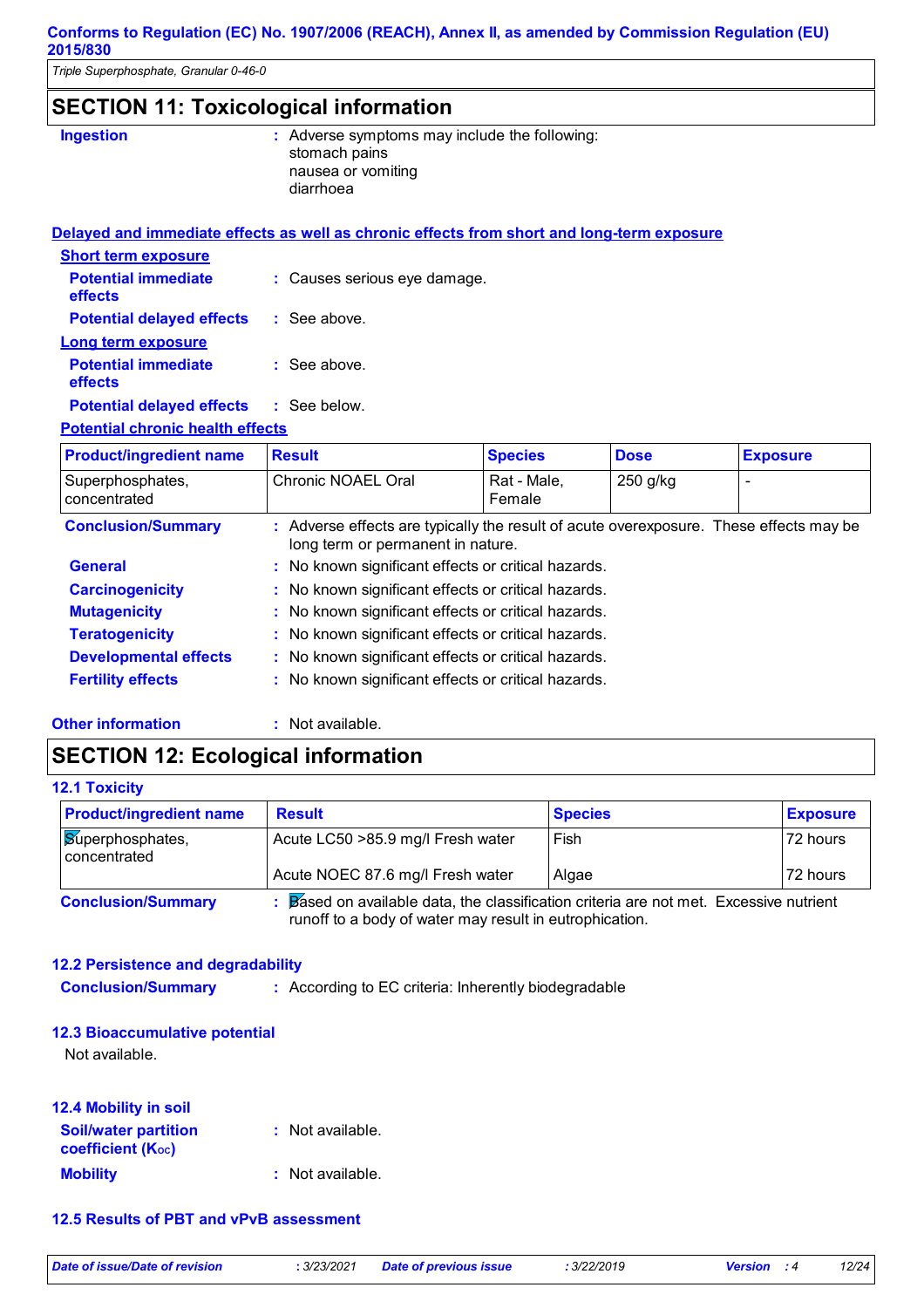*Triple Superphosphate, Granular 0-46-0*

### **SECTION 12: Ecological information**

| <b>PBT</b>  | : Mot applicable. Inorganic salt.                     |
|-------------|-------------------------------------------------------|
|             | P: Not available. B: Not available. T: Not available. |
| <b>vPvB</b> | : Not applicable.                                     |
|             | vP: Not available, vB: Not available.                 |
|             |                                                       |

**12.6 Other adverse effects** : No known significant effects or critical hazards.

## **SECTION 13: Disposal considerations**

The information in this section contains generic advice and guidance. The list of Identified Uses in Section 1 should be consulted for any available use-specific information provided in the Exposure Scenario(s).

#### **13.1 Waste treatment methods**

| <b>Product</b>             |                                                                                                                                                                                                                                                                                                                                                                                                                                                                                                                                                     |
|----------------------------|-----------------------------------------------------------------------------------------------------------------------------------------------------------------------------------------------------------------------------------------------------------------------------------------------------------------------------------------------------------------------------------------------------------------------------------------------------------------------------------------------------------------------------------------------------|
| <b>Methods of disposal</b> | : The generation of waste should be avoided or minimised wherever possible.<br>Disposal of this product, solutions and any by-products should at all times comply<br>with the requirements of environmental protection and waste disposal legislation and<br>any regional local authority requirements. Dispose of surplus and non-recyclable<br>products via a licensed waste disposal contractor. Waste should not be disposed of<br>untreated to the sewer unless fully compliant with the requirements of all authorities<br>with jurisdiction. |
| <b>Hazardous waste</b>     | Yes.                                                                                                                                                                                                                                                                                                                                                                                                                                                                                                                                                |

#### **European waste catalogue (EWC)**

| <b>Waste code</b>          | <b>Waste designation</b>                                                                                                                                                                                                                                                                                                                     |
|----------------------------|----------------------------------------------------------------------------------------------------------------------------------------------------------------------------------------------------------------------------------------------------------------------------------------------------------------------------------------------|
| $\sqrt{0}609$<br>06 09 03* | wastes from the MSFU of phosphorous chemicals and phosphorous chemical processes<br>calcium-based reaction wastes containing or contaminated with hazardous substances                                                                                                                                                                       |
| <b>Packaging</b>           |                                                                                                                                                                                                                                                                                                                                              |
| <b>Methods of disposal</b> | : The generation of waste should be avoided or minimised wherever possible. Waste<br>packaging should be recycled. Incineration or landfill should only be considered<br>when recycling is not feasible.                                                                                                                                     |
| <b>Special precautions</b> | : This material and its container must be disposed of in a safe way. Care should be<br>taken when handling emptied containers that have not been cleaned or rinsed out.<br>Empty containers or liners may retain some product residues. Avoid dispersal of spilt<br>material and runoff and contact with soil, waterways, drains and sewers. |

# **SECTION 14: Transport information**

|                                           | <b>ADR/RID</b>           | <b>ADN</b>               | <b>IMDG</b>    | <b>ICAO</b>    |
|-------------------------------------------|--------------------------|--------------------------|----------------|----------------|
| 14.1 UN number                            | Not regulated.           | Not regulated.           | Not regulated. | Not regulated. |
| 14.2 UN proper<br>shipping name           | $\overline{\phantom{a}}$ | ۰                        |                |                |
| <b>14.3 Transport</b><br>hazard class(es) | $\blacksquare$           |                          |                |                |
| 14.4 Packing group  -                     |                          | $\overline{\phantom{a}}$ |                |                |
| 14.5<br><b>Environmental</b><br>hazards   | No.                      | No.                      | No.            | No.            |
| <b>Additional</b><br>information          |                          | ۰                        |                |                |

*Date of issue/Date of revision* **:** *3/23/2021 Date of previous issue : 3/22/2019 Version : 4 13/24*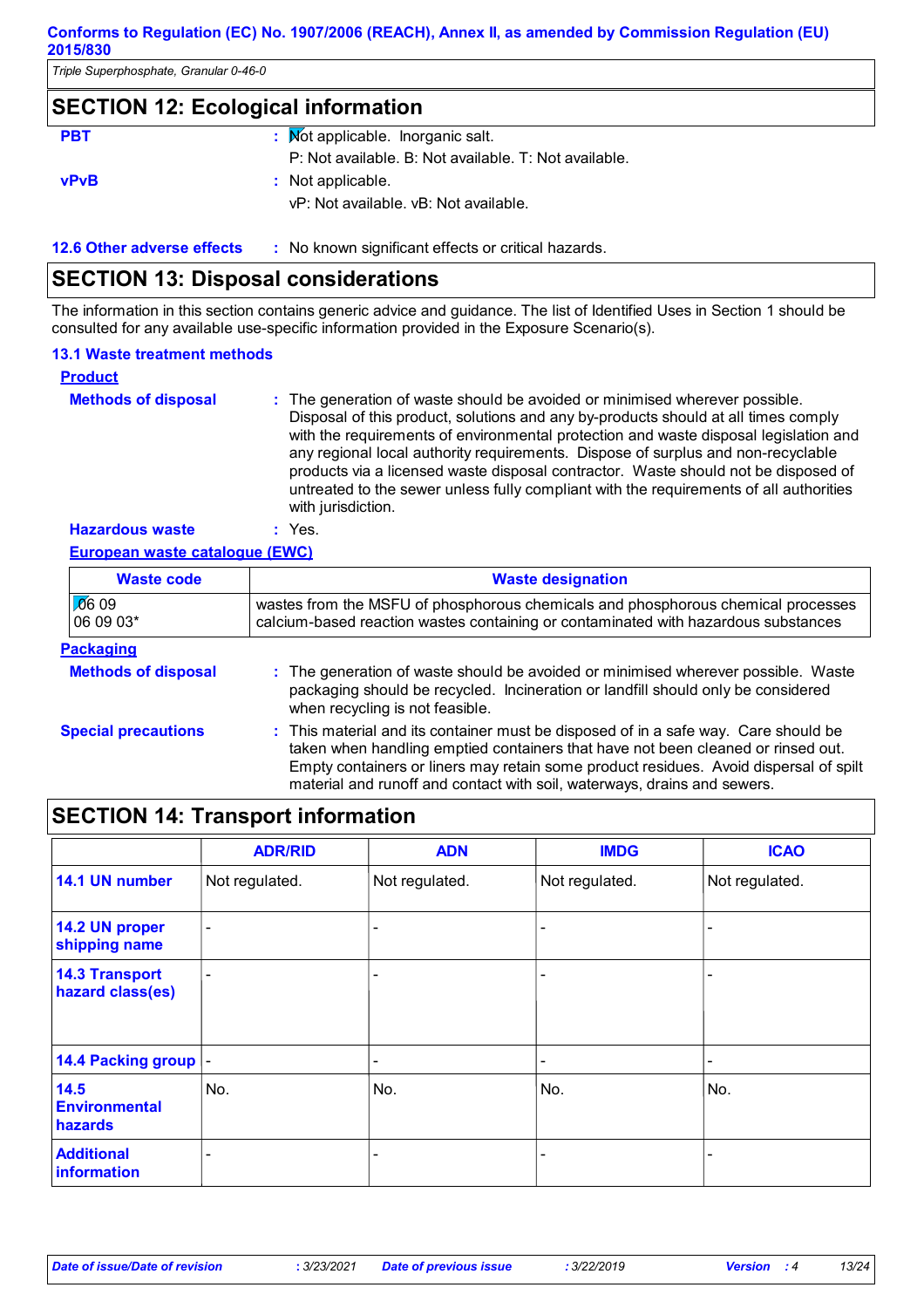*Triple Superphosphate, Granular 0-46-0*

| <b>SECTION 14: Transport information</b>                                                    |                                                                                                                                                                                                                    |
|---------------------------------------------------------------------------------------------|--------------------------------------------------------------------------------------------------------------------------------------------------------------------------------------------------------------------|
| <b>14.6 Special precautions for</b><br>user                                                 | : Transport within user's premises: always transport in closed containers that are<br>upright and secure. Ensure that persons transporting the product know what to do in<br>the event of an accident or spillage. |
| <b>14.7 Transport in bulk</b><br>according to Annex II of<br><b>Marpol and the IBC Code</b> | : Not available.                                                                                                                                                                                                   |
| <b>SECTION 15: Regulatory information</b>                                                   |                                                                                                                                                                                                                    |
|                                                                                             | 15.1 Safety, health and environmental regulations/legislation specific for the substance or mixture                                                                                                                |
| EU Regulation (EC) No. 1907/2006 (REACH)                                                    |                                                                                                                                                                                                                    |
|                                                                                             | <b>Annex XIV - List of substances subject to authorisation</b>                                                                                                                                                     |
| <b>Annex XIV</b>                                                                            |                                                                                                                                                                                                                    |
| None of the components are listed.                                                          |                                                                                                                                                                                                                    |
| <b>Substances of very high concern</b>                                                      |                                                                                                                                                                                                                    |
| None of the components are listed.                                                          |                                                                                                                                                                                                                    |
| <b>Annex XVII - Restrictions</b><br>on the manufacture,                                     | : Not applicable.                                                                                                                                                                                                  |
| placing on the market and                                                                   |                                                                                                                                                                                                                    |
| use of certain dangerous                                                                    |                                                                                                                                                                                                                    |
| substances, mixtures and<br><b>articles</b>                                                 |                                                                                                                                                                                                                    |
| <b>Other EU regulations</b>                                                                 |                                                                                                                                                                                                                    |
| <b>Europe inventory</b>                                                                     | : All components are listed or exempted.                                                                                                                                                                           |
| <b>Industrial emissions</b>                                                                 | : Listed                                                                                                                                                                                                           |
| (integrated pollution                                                                       |                                                                                                                                                                                                                    |
| prevention and control) -<br>Air                                                            |                                                                                                                                                                                                                    |
| Ozone depleting substances (1005/2009/EU)                                                   |                                                                                                                                                                                                                    |
| Not listed.                                                                                 |                                                                                                                                                                                                                    |
| <b>Prior Informed Consent (PIC) (649/2012/EU)</b>                                           |                                                                                                                                                                                                                    |
| Not listed.                                                                                 |                                                                                                                                                                                                                    |
|                                                                                             |                                                                                                                                                                                                                    |
| <b>Seveso Directive</b>                                                                     | This product is not controlled under the Seveso III Directive.                                                                                                                                                     |
| <b>International requlations</b>                                                            |                                                                                                                                                                                                                    |
|                                                                                             | <b>Chemical Weapon Convention List Schedules I, II &amp; III Chemicals</b>                                                                                                                                         |
| Not listed.                                                                                 |                                                                                                                                                                                                                    |
| <b>Montreal Protocol (Annexes A, B, C, E)</b>                                               |                                                                                                                                                                                                                    |
| Not listed.                                                                                 |                                                                                                                                                                                                                    |
|                                                                                             |                                                                                                                                                                                                                    |
|                                                                                             | <b>Stockholm Convention on Persistent Organic Pollutants</b>                                                                                                                                                       |
| Not listed.                                                                                 |                                                                                                                                                                                                                    |
| <b>Rotterdam Convention on Prior Informed Consent (PIC)</b>                                 |                                                                                                                                                                                                                    |
| Not listed.                                                                                 |                                                                                                                                                                                                                    |
| <b>UNECE Aarhus Protocol on POPs and Heavy Metals</b>                                       |                                                                                                                                                                                                                    |
| Not listed.                                                                                 |                                                                                                                                                                                                                    |
| <b>International lists</b>                                                                  |                                                                                                                                                                                                                    |
| <b>National inventory</b>                                                                   |                                                                                                                                                                                                                    |
| <b>Australia</b>                                                                            | : All components are listed or exempted.                                                                                                                                                                           |
| <b>Canada</b>                                                                               | : At least one component is not listed in DSL but all such components are listed in<br>NDSL.                                                                                                                       |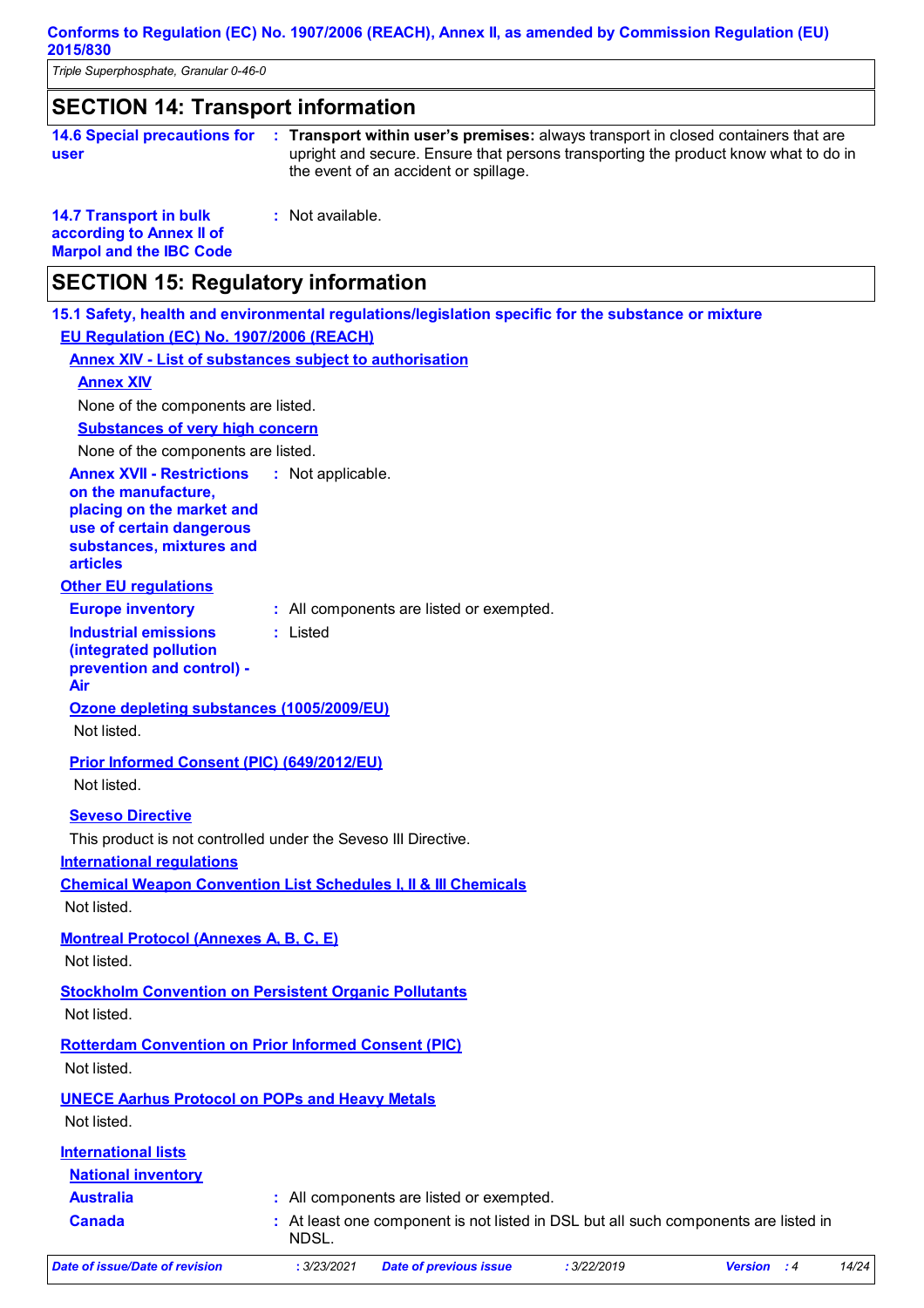*Triple Superphosphate, Granular 0-46-0*

# **SECTION 15: Regulatory information**

| <b>China</b>                | : All components are listed or exempted. |
|-----------------------------|------------------------------------------|
| <b>Japan</b>                | : All components are listed or exempted. |
| <b>Malaysia</b>             | : Not determined.                        |
| <b>New Zealand</b>          | : All components are listed or exempted. |
| <b>Philippines</b>          | : All components are listed or exempted. |
| <b>Republic of Korea</b>    | : All components are listed or exempted. |
| <b>Taiwan</b>               | : All components are listed or exempted. |
| <b>Turkey</b>               | : Not determined.                        |
| <b>United States</b>        | : All components are listed or exempted. |
| <b>15.2 Chemical safety</b> | : Complete.                              |

**assessment**

## **SECTION 16: Other information**

| <b>Revision comments</b>                                                        | : Sections revised:<br>Section 1. Identification |                                                                                                                                      |             |                                                                                |
|---------------------------------------------------------------------------------|--------------------------------------------------|--------------------------------------------------------------------------------------------------------------------------------------|-------------|--------------------------------------------------------------------------------|
|                                                                                 |                                                  | Section 2. Hazards identification                                                                                                    |             |                                                                                |
|                                                                                 |                                                  | Section 3. Composition/information on ingredients                                                                                    |             |                                                                                |
|                                                                                 |                                                  | Section 4. First aid measures                                                                                                        |             |                                                                                |
|                                                                                 |                                                  | Section 5. Firefighting measures                                                                                                     |             |                                                                                |
|                                                                                 |                                                  | Section 6. Accidental release measures                                                                                               |             |                                                                                |
|                                                                                 |                                                  | Section 7. Handling and storage                                                                                                      |             |                                                                                |
|                                                                                 |                                                  | Section 8. Exposure controls/personal protection                                                                                     |             |                                                                                |
|                                                                                 |                                                  | Section 9. Physical and chemical properties                                                                                          |             |                                                                                |
|                                                                                 |                                                  | Section 10. Stability and reactivity                                                                                                 |             |                                                                                |
|                                                                                 |                                                  | Section 11. Toxicological information                                                                                                |             |                                                                                |
|                                                                                 |                                                  | Section 12. Ecological information                                                                                                   |             |                                                                                |
|                                                                                 |                                                  | Section 13. Disposal considerations                                                                                                  |             |                                                                                |
|                                                                                 |                                                  | Section 16. Other information                                                                                                        |             |                                                                                |
| $\nabla$ Indicates information that has changed from previously issued version. |                                                  |                                                                                                                                      |             |                                                                                |
| <b>Abbreviations and acronyms : ATE = Acute Toxicity Estimate</b>               |                                                  |                                                                                                                                      |             |                                                                                |
|                                                                                 |                                                  | CLP = Classification, Labelling and Packaging Regulation [Regulation (EC) No.                                                        |             |                                                                                |
|                                                                                 | 1272/2008]                                       | <b>DMEL = Derived Minimal Effect Level</b>                                                                                           |             |                                                                                |
|                                                                                 |                                                  | DNEL = Derived No Effect Level                                                                                                       |             |                                                                                |
|                                                                                 |                                                  | EUH statement = CLP-specific Hazard statement                                                                                        |             |                                                                                |
|                                                                                 |                                                  | PBT = Persistent, Bioaccumulative and Toxic                                                                                          |             |                                                                                |
|                                                                                 |                                                  | <b>PNEC = Predicted No Effect Concentration</b>                                                                                      |             |                                                                                |
|                                                                                 |                                                  | <b>RRN = REACH Registration Number</b>                                                                                               |             |                                                                                |
|                                                                                 |                                                  | vPvB = Very Persistent and Very Bioaccumulative                                                                                      |             |                                                                                |
| <b>Key literature references</b>                                                |                                                  |                                                                                                                                      |             | : REGULATION (EC) No 1907/2006 OF THE EUROPEAN PARLIAMENT AND OF               |
| and sources for data                                                            |                                                  |                                                                                                                                      |             | THE COUNCIL OF 18 DECEMBER 2006, with successive adaptations, amendments,      |
|                                                                                 | and corrigenda.                                  |                                                                                                                                      |             |                                                                                |
|                                                                                 |                                                  |                                                                                                                                      |             | REGULATION (EC) No 1272/2008 OF THE EUROPEAN PARLIAMENT AND OF                 |
|                                                                                 |                                                  |                                                                                                                                      |             | THE COUNCIL OF 16 DECEMBER 2008, with successive adaptations, amendments,      |
|                                                                                 | and corrigenda.                                  |                                                                                                                                      |             |                                                                                |
|                                                                                 |                                                  | ECHA, European Chemicals Agency, Classification and Labelling Database<br>DIRECTIVE 2012/18/EU OF THE EUROPEAN PARLIAMENT AND OF THE |             |                                                                                |
|                                                                                 |                                                  | COUNCIL OF 4 JULY 2012 on the control of major-accident hazards involving                                                            |             |                                                                                |
|                                                                                 | dangerous substances                             |                                                                                                                                      |             |                                                                                |
|                                                                                 |                                                  |                                                                                                                                      |             | European Agreement concerning the International Carriage of Dangerous Goods by |
|                                                                                 |                                                  | Road (ADR), latest revision.                                                                                                         |             |                                                                                |
|                                                                                 |                                                  | Directive 2008/68/EC of the European Parliament and of the Council of 24                                                             |             |                                                                                |
|                                                                                 |                                                  | September 2008 on the inland transport of dangerous goods, with successive                                                           |             |                                                                                |
|                                                                                 | amendments.                                      |                                                                                                                                      |             |                                                                                |
|                                                                                 |                                                  |                                                                                                                                      |             | REGULATION (EC) No 2003/2003 OF THE EUROPEAN PARLIAMENT AND OF                 |
|                                                                                 |                                                  | THE COUNCIL OF 13 OCTOBER 2003 RELATING TO FERTILISERS, with                                                                         |             |                                                                                |
|                                                                                 |                                                  | successive adaptations, amendments, and corrigenda.                                                                                  |             |                                                                                |
| <b>Date of issue/Date of revision</b>                                           | : 3/23/2021                                      | <b>Date of previous issue</b>                                                                                                        | : 3/22/2019 | 15/24<br>Version : 4                                                           |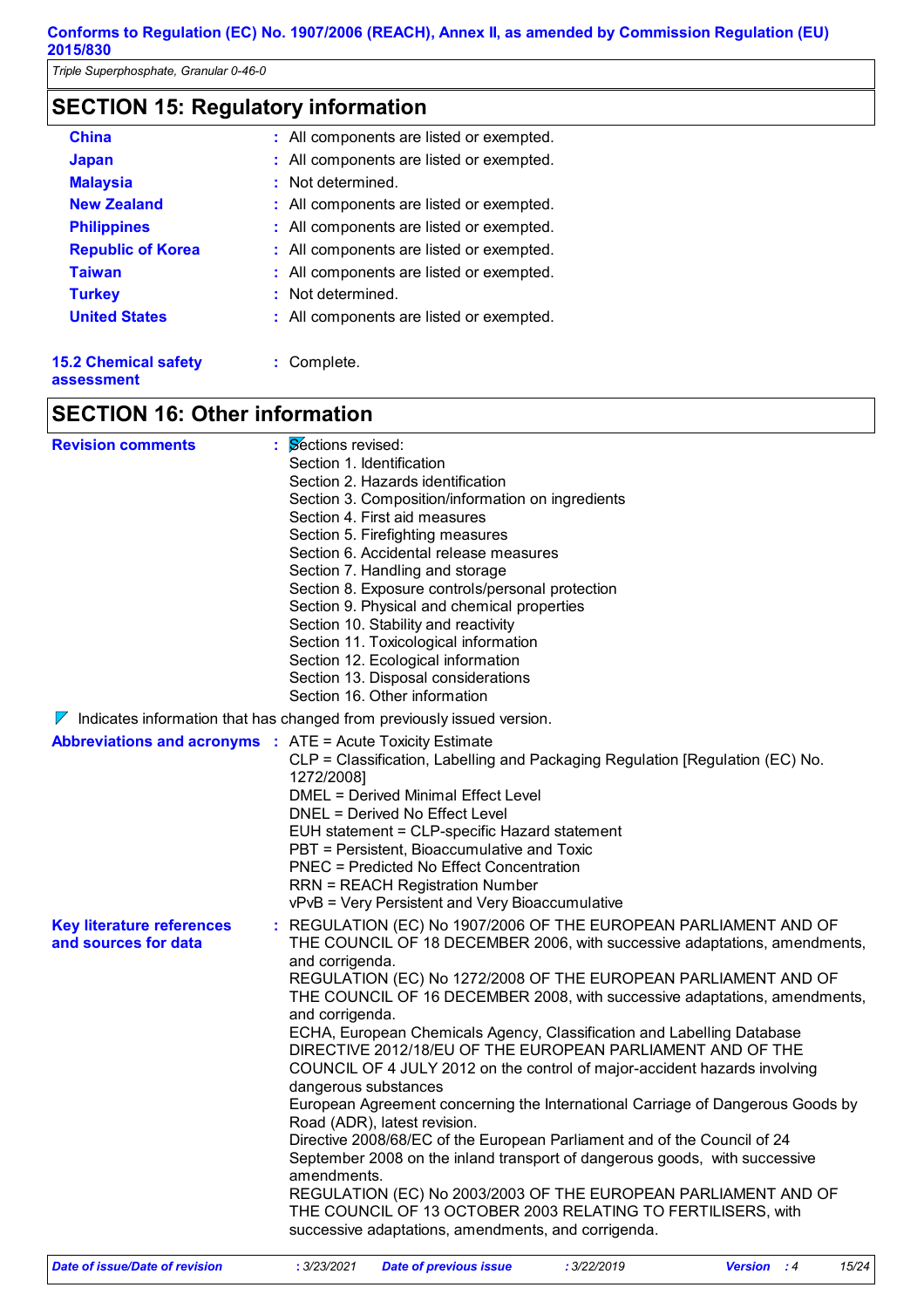*Triple Superphosphate, Granular 0-46-0*

### **SECTION 16: Other information**

American Conference of Governmental Industrial Hygienists, Threshold Limit Values for Chemical Substances, latest edition.

Corrosion Data Survey, Sixth Edition, 1985, National Association of Corrosion **Engineers** 

ERG 2016 Emergency Response Guidebook

IARC Monographs on the Evaluation of Carcinogenic Risks to Humans. The Fertilizer Institute, Toxicity Testing Results, March 2003

Substance Information Exchange Forum Database

**Procedure used to derive the classification according to Regulation (EC) No. 1272/2008 [CLP/GHS]**

| <b>Classification</b> | <b>Justification</b> |
|-----------------------|----------------------|
| Eye Dam. 1, H318      | Calculation method   |

#### **Full text of abbreviated H statements**

| H318                                          | Causes serious eye damage.                     |
|-----------------------------------------------|------------------------------------------------|
| <b>Full text of classifications [CLP/GHS]</b> |                                                |
| $\mathbb{E}$ ye Dam. 1, H318                  | SERIOUS EYE DAMAGE/EYE IRRITATION - Category 1 |
|                                               |                                                |

| Date of issue/ Date of<br>revision | : 3/23/2021 |
|------------------------------------|-------------|
| Date of previous issue             | : 3/22/2019 |
| Version                            | $\pm$ 4     |
| <b>Notice to reader</b>            |             |

**Supply chain partners must ensure they pass this SDS, and all other relevant safety information to their customers.**

### **DISCLAIMER AND LIMITATION OF LIABILITY**

**The information and recommendations contained in this Safety Data Sheet ("SDS") relate only to the specific material referred to herein (the "Material") and do not relate to the use of such Material in combination with any other material or process. The information and recommendations contained herein are believed to be current and correct as of the date of this SDS. HOWEVER, THE INFORMATION AND RECOMMENDATIONS ARE PRESENTED WITHOUT WARRANTY, REPRESENTATION OR LICENSE OF ANY KIND, EXPRESS OR IMPLIED, WITH RESPECT TO THEIR ACCURACY, CORRECTNESS OR COMPLETENESS, AND THE SELLER, SUPPLIER AND MANUFACTURER OF THE MATERIAL AND THEIR RESPECTIVE AFFILIATES (COLLECTIVELY, THE "SUPPLIER") DISCLAIM ALL LIABILITY FOR RELIANCE ON SUCH INFORMATION AND RECOMMENDATIONS. This SDS is not a guarantee of safety. A buyer or user of the Material (a "Recipient") is responsible for ensuring that it has all current information necessary to safely use the Material for its specific purpose.**

**FURTHERMORE, THE RECIPIENT ASSUMES ALL RISK IN CONNECTION WITH THE USE OF THE MATERIAL. THE RECIPIENT ASSUMES ALL RESPONSIBILITY FOR ENSURING THE MATERIAL IS USED IN A SAFE MANNER IN COMPLIANCE WITH APPLICABLE ENVIRONMENTAL, HEALTH, SAFETY AND SECURITY LAWS, POLICIES AND GUIDELINES. THE SUPPLIER DOES NOT WARRANT THE MERCHANTABILITY OF THE MATERIAL OR THE FITNESS OF THE MATERIAL FOR ANY PARTICULAR USE AND ASSUMES NO RESPONSIBILITY FOR INJURY OR DAMAGE CAUSED DIRECTLY OR INDIRECTLY BY OR RELATED TO THE USE OF THE MATERIAL.**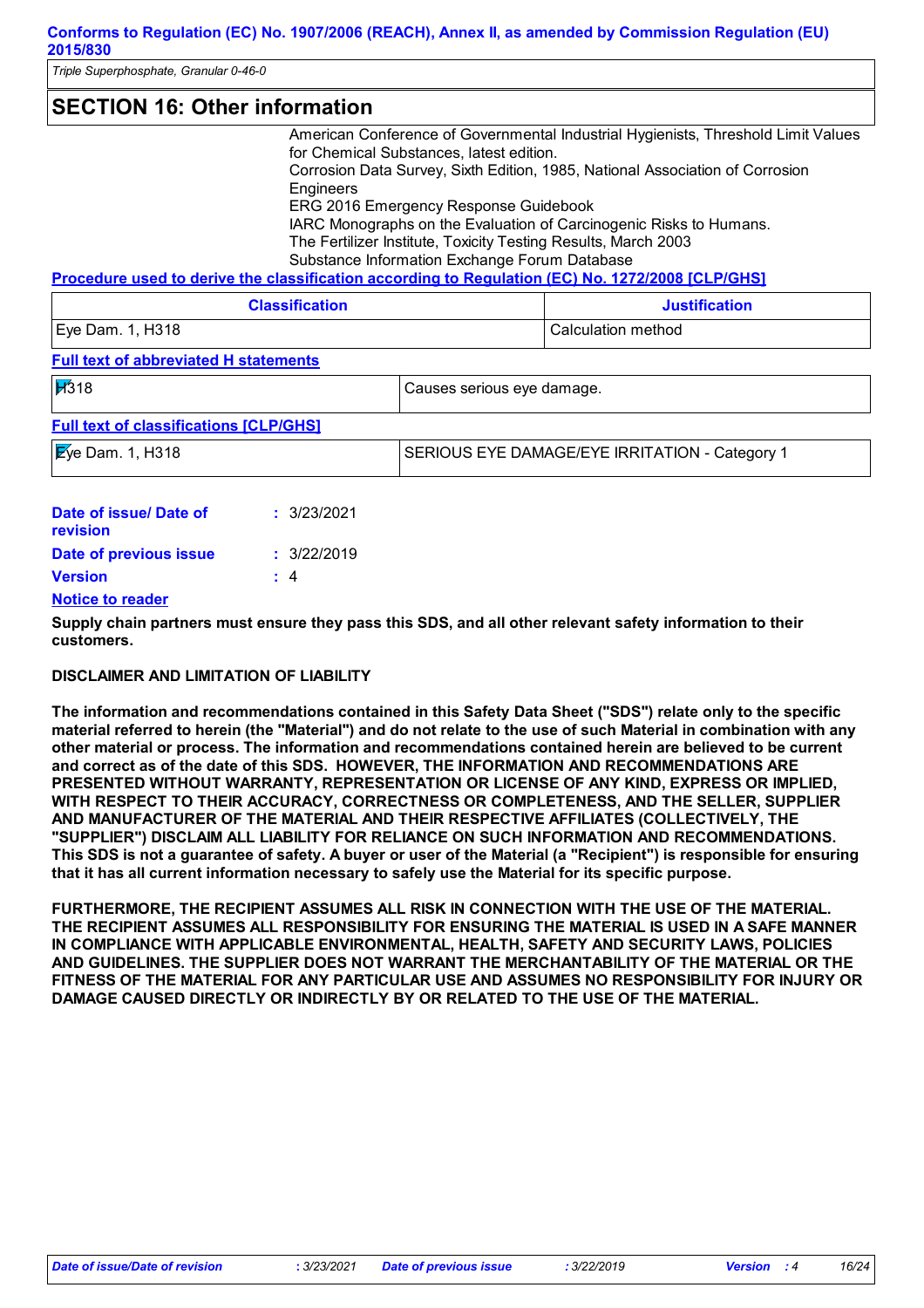# **Annex to the extended Safety Data Sheet (eSDS)**

| <b>Product definition</b>                         | : Multi-constituent substance             |
|---------------------------------------------------|-------------------------------------------|
| <b>Identification of the substance or mixture</b> |                                           |
| Code                                              | : 3216-27992                              |
| <b>Product name</b>                               | : Triple Superphosphate, Granular, 0-46-0 |

# **Section 1 - Title**

| <b>Short title of the exposure</b><br>scenario                         |                | : Nutrien TSP ES for Workers                                                                                                                                                                                                                                                                                                                                                                                                                                                                                                                     |
|------------------------------------------------------------------------|----------------|--------------------------------------------------------------------------------------------------------------------------------------------------------------------------------------------------------------------------------------------------------------------------------------------------------------------------------------------------------------------------------------------------------------------------------------------------------------------------------------------------------------------------------------------------|
| <b>List of use descriptors</b>                                         |                | : Identified use name: Industrial use for the formulation of preparations, intermediate<br>use, and end use in industrial settings.<br>Process Category: PROC05, PROC08a, PROC08b, PROC09, PROC26<br>Substance supplied to that use in form of: As such<br>Sector of end use: SU01, SU03, SU10<br>Subsequent service life relevant for that use: No.<br>Environmental Release Category: ERC02, ERC06a, ERC08a, ERC08d<br>Market sector by type of chemical product: PC12<br>Article category related to subsequent service life: Not applicable. |
| <b>Environmental contributing</b><br><b>scenarios</b>                  |                | An environmental assessment has not been done as the substance does not<br>meet the criteria for being classified as dangerous for the environment.                                                                                                                                                                                                                                                                                                                                                                                              |
| <b>Health Contributing</b><br><b>scenarios</b>                         |                | : Bulk transfers - PROC05, PROC08a, PROC08b, PROC09, PROC26<br>Clean-down and maintenance of equipment - PROC05, PROC08a, PROC08b,<br>PROC09, PROC26<br>Mixing operations (open systems) - PROC05, PROC08b<br>Product packaging - PROC09<br>Storage - PROC26                                                                                                                                                                                                                                                                                     |
| <b>Number of the ES</b>                                                | $\therefore$ 1 |                                                                                                                                                                                                                                                                                                                                                                                                                                                                                                                                                  |
| <b>Processes and activities</b><br>covered by the exposure<br>scenario |                | : Applicable to all identified Process Categories.                                                                                                                                                                                                                                                                                                                                                                                                                                                                                               |

# **Section 2 - Exposure controls**

| environment.                                                        | Contributing exposure scenario controlling environmental exposure for 1: An environmental assessment has<br>not been done as the substance does not meet the criteria for being classified as dangerous for the |
|---------------------------------------------------------------------|-----------------------------------------------------------------------------------------------------------------------------------------------------------------------------------------------------------------|
|                                                                     | Contributing exposure scenario controlling worker exposure for 1: Bulk transfers                                                                                                                                |
| <b>Product Characteristics</b>                                      | · Solid, low dustiness.                                                                                                                                                                                         |
| <b>Concentration of</b><br>substance in mixture or<br>article       | Covers percentage substance in the product up to 100%                                                                                                                                                           |
| <b>Physical state</b>                                               | · Solid beads.                                                                                                                                                                                                  |
| <b>Dust</b>                                                         | Solid, low dustiness.                                                                                                                                                                                           |
| <b>Amounts used</b>                                                 | : Variable, from day to day.                                                                                                                                                                                    |
| <b>Frequency and duration of</b><br><b>use</b>                      | : Use duration $(h/d)$ : >4                                                                                                                                                                                     |
| <b>Human factors not</b><br>influenced by risk<br>management        | Not applicable.                                                                                                                                                                                                 |
| <b>Other operational</b><br>conditions affecting worker<br>exposure | Indoor or outdoor use Amounts used                                                                                                                                                                              |
| Area of use:                                                        | Indoor and outdoor use.                                                                                                                                                                                         |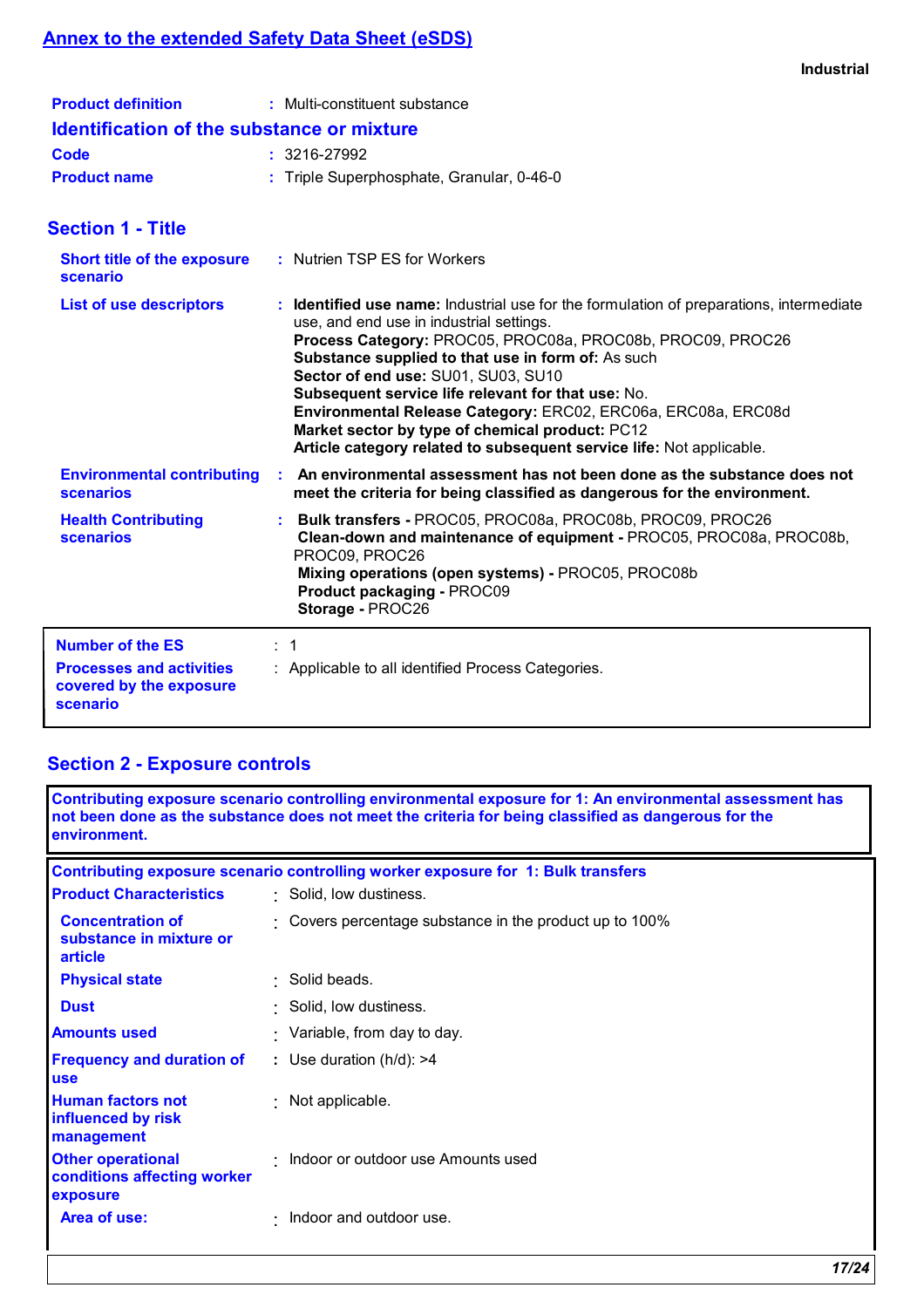| Triple Superphosphate, Granular, 0-46-0                                                                |                                                                                                                                                                                                                                                                                                                    | <b>Nutrien TSP ES for Workers</b> |
|--------------------------------------------------------------------------------------------------------|--------------------------------------------------------------------------------------------------------------------------------------------------------------------------------------------------------------------------------------------------------------------------------------------------------------------|-----------------------------------|
| <b>Technical conditions and</b><br>measures at process level<br>(source) to prevent release            | Not applicable.                                                                                                                                                                                                                                                                                                    |                                   |
| <b>Process control/change</b><br>measures                                                              | Not applicable.                                                                                                                                                                                                                                                                                                    |                                   |
| <b>Technical conditions and</b><br>measures to control<br>dispersion from source<br>towards the worker | Use appropriate containment to avoid environmental contamination. Provide<br>enhanced general ventilation by mechanical means.                                                                                                                                                                                     |                                   |
| <b>Engineering controls</b>                                                                            | Natural ventilation is from doors, windows etc. Controlled ventilation means air is<br>supplied or removed by a powered fan.                                                                                                                                                                                       |                                   |
| <b>Ventilation control</b><br>measures                                                                 | Provide adequate ventilation and, if possible, use or install internal exhaust systems.                                                                                                                                                                                                                            |                                   |
| <b>Organisational measures to</b><br>prevent/limit releases,<br>dispersion and exposure                | : Not applicable.                                                                                                                                                                                                                                                                                                  |                                   |
|                                                                                                        | Conditions and measures related to personal protection, hygiene and health evaluation                                                                                                                                                                                                                              |                                   |
| <b>Advice on general</b><br>occupational hygiene                                                       | A washing facility or water for eye and skin cleaning purposes should be present.<br>Brush off contaminated clothing.<br>Ensure good industrial hygiene.<br>Provide eye shower and mark its location conspicuously.                                                                                                |                                   |
| <b>Personal protection</b>                                                                             | If operating conditions cause high dust concentrations to be produced, use dust<br>goggles.                                                                                                                                                                                                                        |                                   |
| <b>Respiratory protection</b>                                                                          | If ventilation is inadequate, use respirator that will protect against dust/mist.                                                                                                                                                                                                                                  |                                   |
|                                                                                                        | Contributing exposure scenario controlling worker exposure for 2: Clean-down and maintenance of equipment                                                                                                                                                                                                          |                                   |
| <b>Product Characteristics</b>                                                                         | Solid, low dustiness.                                                                                                                                                                                                                                                                                              |                                   |
| <b>Concentration of</b><br>substance in mixture or<br>article                                          | Covers percentage substance in the product up to 100%                                                                                                                                                                                                                                                              |                                   |
| <b>Physical state</b>                                                                                  | Solid beads.                                                                                                                                                                                                                                                                                                       |                                   |
| Dust                                                                                                   | Solid, low dustiness.                                                                                                                                                                                                                                                                                              |                                   |
| <b>Amounts used</b>                                                                                    | Not applicable.                                                                                                                                                                                                                                                                                                    |                                   |
| <b>Frequency and duration of</b><br><b>use</b>                                                         | : Use duration $(h/d)$ : >4                                                                                                                                                                                                                                                                                        |                                   |
| <b>Human factors not</b><br>influenced by risk<br>management                                           | : Not applicable.                                                                                                                                                                                                                                                                                                  |                                   |
| <b>Other operational</b><br>conditions affecting worker<br>exposure                                    | Indoor or outdoor use                                                                                                                                                                                                                                                                                              |                                   |
| Area of use:                                                                                           | Indoor and outdoor use.                                                                                                                                                                                                                                                                                            |                                   |
| <b>Technical conditions and</b><br>measures at process level<br>(source) to prevent release            | Restrict access while emptying or maintaining the unit.<br>Natural ventilation is from doors, windows etc. Controlled ventilation means air is<br>supplied or removed by a powered fan.<br>Since the emptied containers retain product residue, follow product insert warnings<br>even after container is emptied. |                                   |
| <b>Process control/change</b><br>measures                                                              | These controls may include segregation of areas, access only to authorised persons,<br>permit to work systems, confined space working procedures, and hazard awareness<br>training.                                                                                                                                |                                   |
| <b>Technical conditions and</b><br>measures to control<br>dispersion from source<br>towards the worker | Natural ventilation is from doors, windows etc. Controlled ventilation means air is<br>supplied or removed by a powered fan.                                                                                                                                                                                       |                                   |
| <b>Engineering controls</b>                                                                            | Natural ventilation is from doors, windows etc. Controlled ventilation means air is<br>supplied or removed by a powered fan.                                                                                                                                                                                       |                                   |
| <b>Ventilation control</b><br>measures                                                                 | Provide adequate ventilation and, if possible, use or install internal exhaust systems.                                                                                                                                                                                                                            |                                   |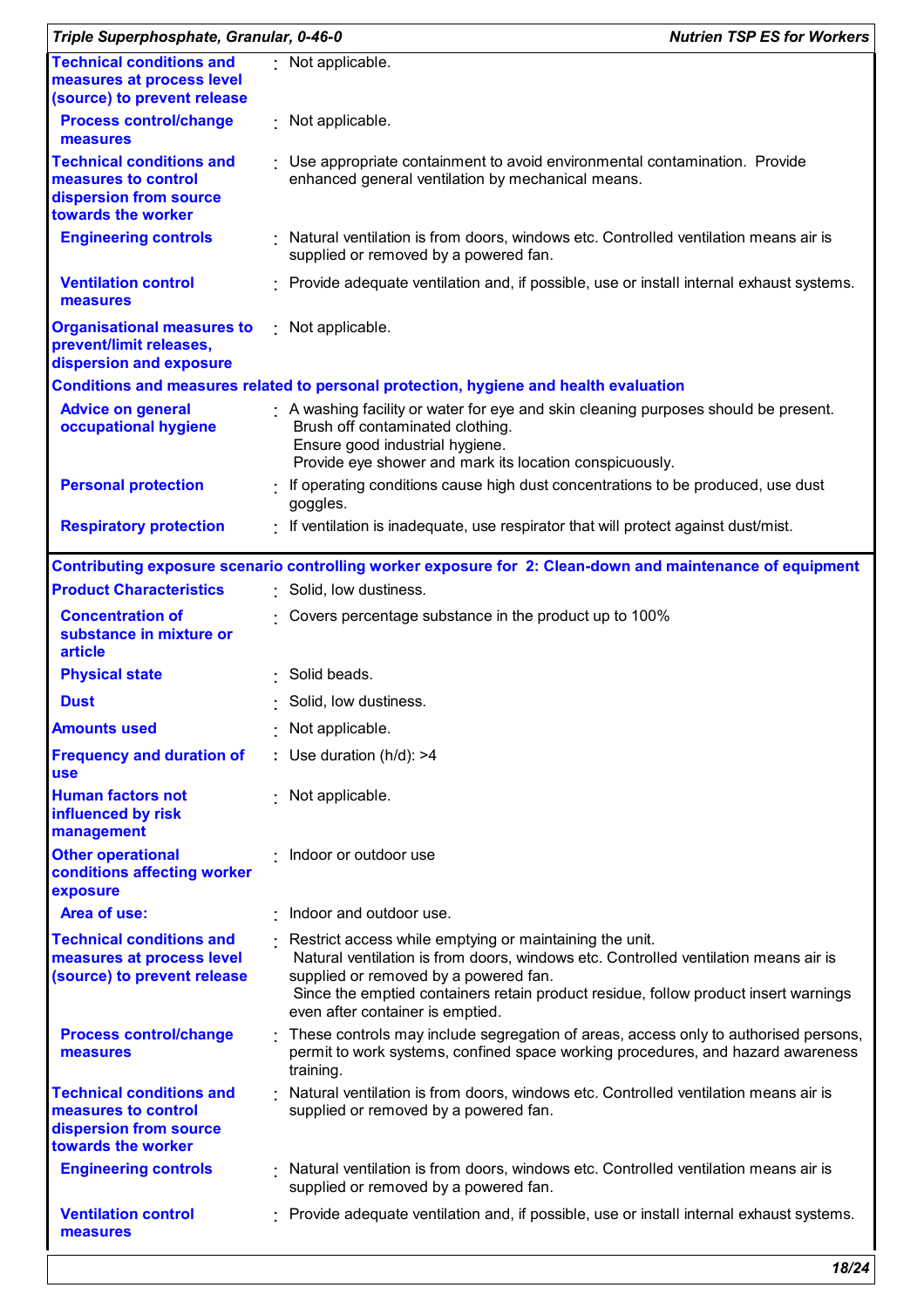| Triple Superphosphate, Granular, 0-46-0                                                                |                                                                                                                                                                                                                                                                             | <b>Nutrien TSP ES for Workers</b> |
|--------------------------------------------------------------------------------------------------------|-----------------------------------------------------------------------------------------------------------------------------------------------------------------------------------------------------------------------------------------------------------------------------|-----------------------------------|
| Organisational measures to Not applicable.<br>prevent/limit releases,<br>dispersion and exposure       |                                                                                                                                                                                                                                                                             |                                   |
|                                                                                                        | Conditions and measures related to personal protection, hygiene and health evaluation                                                                                                                                                                                       |                                   |
| <b>Advice on general</b><br>occupational hygiene                                                       | A washing facility or water for eye and skin cleaning purposes should be present.<br>Brush off contaminated clothing. Pay attention to good general hygiene and<br>housekeeping. Provide eye shower and mark its location conspicuously. When using<br>do not eat or drink. |                                   |
| <b>Personal protection</b>                                                                             | If operating conditions cause high dust concentrations to be produced, use dust<br>goggles.                                                                                                                                                                                 |                                   |
| <b>Respiratory protection</b>                                                                          | . If ventilation is inadequate, use respirator that will protect against dust/mist.                                                                                                                                                                                         |                                   |
|                                                                                                        | Contributing exposure scenario controlling worker exposure for 3: Mixing operations (open systems)                                                                                                                                                                          |                                   |
| <b>Product Characteristics</b>                                                                         | Solid, low dustiness.                                                                                                                                                                                                                                                       |                                   |
| <b>Concentration of</b><br>substance in mixture or<br>article                                          | Covers percentage substance in the product up to 100%                                                                                                                                                                                                                       |                                   |
| <b>Physical state</b>                                                                                  | · Solid beads.                                                                                                                                                                                                                                                              |                                   |
| <b>Dust</b>                                                                                            | Solid, low dustiness.                                                                                                                                                                                                                                                       |                                   |
| <b>Amounts used</b>                                                                                    | Not applicable.                                                                                                                                                                                                                                                             |                                   |
| <b>Frequency and duration of</b><br>use                                                                | : Use duration $(h/d)$ : >4                                                                                                                                                                                                                                                 |                                   |
| <b>Human factors not</b><br>influenced by risk<br>management                                           | Not applicable.                                                                                                                                                                                                                                                             |                                   |
| <b>Other operational</b><br>conditions affecting worker<br>exposure                                    | : Indoor use                                                                                                                                                                                                                                                                |                                   |
| Area of use:                                                                                           | $\cdot$ Indoor                                                                                                                                                                                                                                                              |                                   |
| <b>Technical conditions and</b><br>measures at process level<br>(source) to prevent release            | Not applicable.                                                                                                                                                                                                                                                             |                                   |
| <b>Process control/change</b><br>measures                                                              | Not applicable.                                                                                                                                                                                                                                                             |                                   |
| <b>Technical conditions and</b><br>measures to control<br>dispersion from source<br>towards the worker | Use appropriate containment to avoid environmental contamination. Provide<br>enhanced general ventilation by mechanical means.                                                                                                                                              |                                   |
| <b>Engineering controls</b>                                                                            | Natural ventilation is from doors, windows etc. Controlled ventilation means air is<br>supplied or removed by a powered fan.                                                                                                                                                |                                   |
| <b>Ventilation control</b><br>measures                                                                 | Provide adequate ventilation and, if possible, use or install internal exhaust systems.                                                                                                                                                                                     |                                   |
| <b>Organisational measures to</b><br>prevent/limit releases,<br>dispersion and exposure                | : Not applicable.                                                                                                                                                                                                                                                           |                                   |
|                                                                                                        | Conditions and measures related to personal protection, hygiene and health evaluation                                                                                                                                                                                       |                                   |
| <b>Personal protection</b>                                                                             | Goggles, face shield or other full-face protection should be worn if there is a risk of<br>direct exposure to dust.                                                                                                                                                         |                                   |
|                                                                                                        | Contributing exposure scenario controlling worker exposure for 4: Product packaging                                                                                                                                                                                         |                                   |
| <b>Product Characteristics</b>                                                                         | : Solid, low dustiness.                                                                                                                                                                                                                                                     |                                   |
| <b>Concentration of</b><br>substance in mixture or<br>article                                          | Covers percentage substance in the product up to 100%                                                                                                                                                                                                                       |                                   |
| <b>Physical state</b>                                                                                  | Solid beads.                                                                                                                                                                                                                                                                |                                   |
|                                                                                                        |                                                                                                                                                                                                                                                                             |                                   |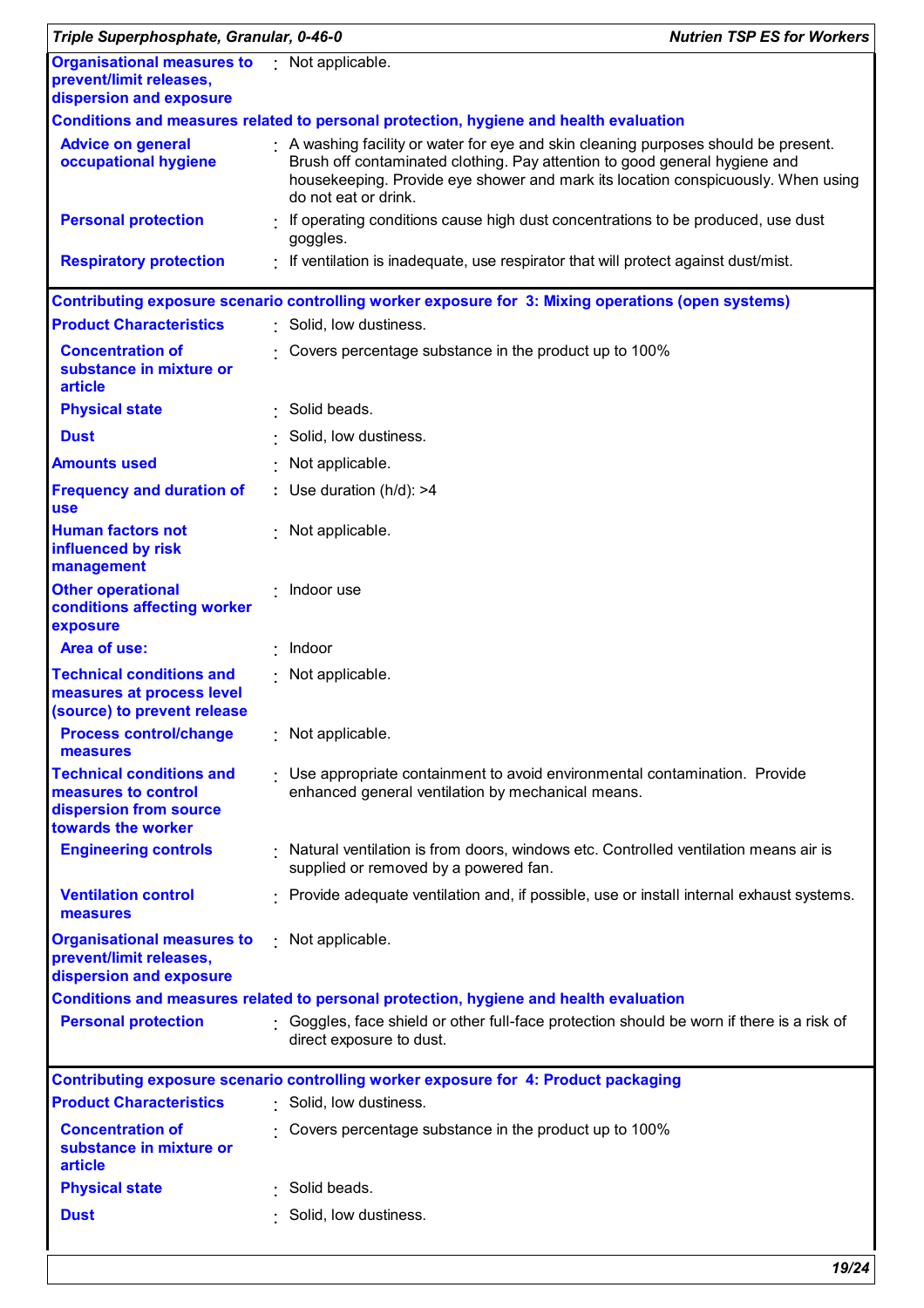|                                                                                                        | Triple Superphosphate, Granular, 0-46-0                                                                                                               | <b>Nutrien TSP ES for Workers</b> |
|--------------------------------------------------------------------------------------------------------|-------------------------------------------------------------------------------------------------------------------------------------------------------|-----------------------------------|
| <b>Amounts used</b>                                                                                    | : Not applicable.                                                                                                                                     |                                   |
| <b>Frequency and duration of</b><br><b>use</b>                                                         | : Use duration $(h/d)$ : >4                                                                                                                           |                                   |
| <b>Human factors not</b><br>influenced by risk<br>management                                           | Not applicable.                                                                                                                                       |                                   |
| <b>Other operational</b><br>conditions affecting worker<br>exposure                                    | Indoor use                                                                                                                                            |                                   |
| Area of use:                                                                                           | Indoor                                                                                                                                                |                                   |
| <b>Technical conditions and</b><br>measures at process level<br>(source) to prevent release            | Not applicable.                                                                                                                                       |                                   |
| <b>Process control/change</b><br>measures                                                              | · Not applicable.                                                                                                                                     |                                   |
| <b>Technical conditions and</b><br>measures to control<br>dispersion from source<br>towards the worker | Ensure the area is organised, well lit and ventilated with enough space to deal with<br>spills easily.                                                |                                   |
| <b>Engineering controls</b>                                                                            | Natural ventilation is from doors, windows etc. Controlled ventilation means air is<br>supplied or removed by a powered fan.                          |                                   |
| <b>Ventilation control</b><br>measures                                                                 | Ensure sufficient ventilation when re-packing damaged packages. Only use product<br>in a well-ventilated area.                                        |                                   |
| <b>Organisational measures to</b><br>prevent/limit releases,<br>dispersion and exposure                | : Not applicable.                                                                                                                                     |                                   |
|                                                                                                        | Conditions and measures related to personal protection, hygiene and health evaluation                                                                 |                                   |
| <b>Advice on general</b><br>occupational hygiene                                                       | A washing facility or water for eye and skin cleaning purposes should be present.<br>Brush off contaminated clothing. When using do not eat or drink. |                                   |
| <b>Personal protection</b>                                                                             | If operating conditions cause high dust concentrations to be produced, use dust<br>goggles.                                                           |                                   |
|                                                                                                        | Contributing exposure scenario controlling worker exposure for 5: Storage                                                                             |                                   |
| <b>Product Characteristics</b>                                                                         | Solid, low dustiness.                                                                                                                                 |                                   |
| <b>Concentration of</b><br>substance in mixture or<br>article                                          | Covers percentage substance in the product up to 100%                                                                                                 |                                   |
| <b>Physical state</b>                                                                                  | · Solid beads.                                                                                                                                        |                                   |
| <b>Dust</b>                                                                                            | Solid, low dustiness.                                                                                                                                 |                                   |
| <b>Amounts used</b>                                                                                    | Not applicable.                                                                                                                                       |                                   |
| <b>Frequency and duration of</b><br><b>use</b>                                                         | : Use duration $(h/d)$ : >4                                                                                                                           |                                   |
| <b>Human factors not</b><br>influenced by risk<br>management                                           | Not applicable.                                                                                                                                       |                                   |
| <b>Other operational</b><br>conditions affecting worker<br>exposure                                    | · Indoor use                                                                                                                                          |                                   |
| Area of use:                                                                                           | Indoor                                                                                                                                                |                                   |
| <b>Technical conditions and</b><br>measures at process level                                           | Not applicable.                                                                                                                                       |                                   |
| (source) to prevent release                                                                            |                                                                                                                                                       |                                   |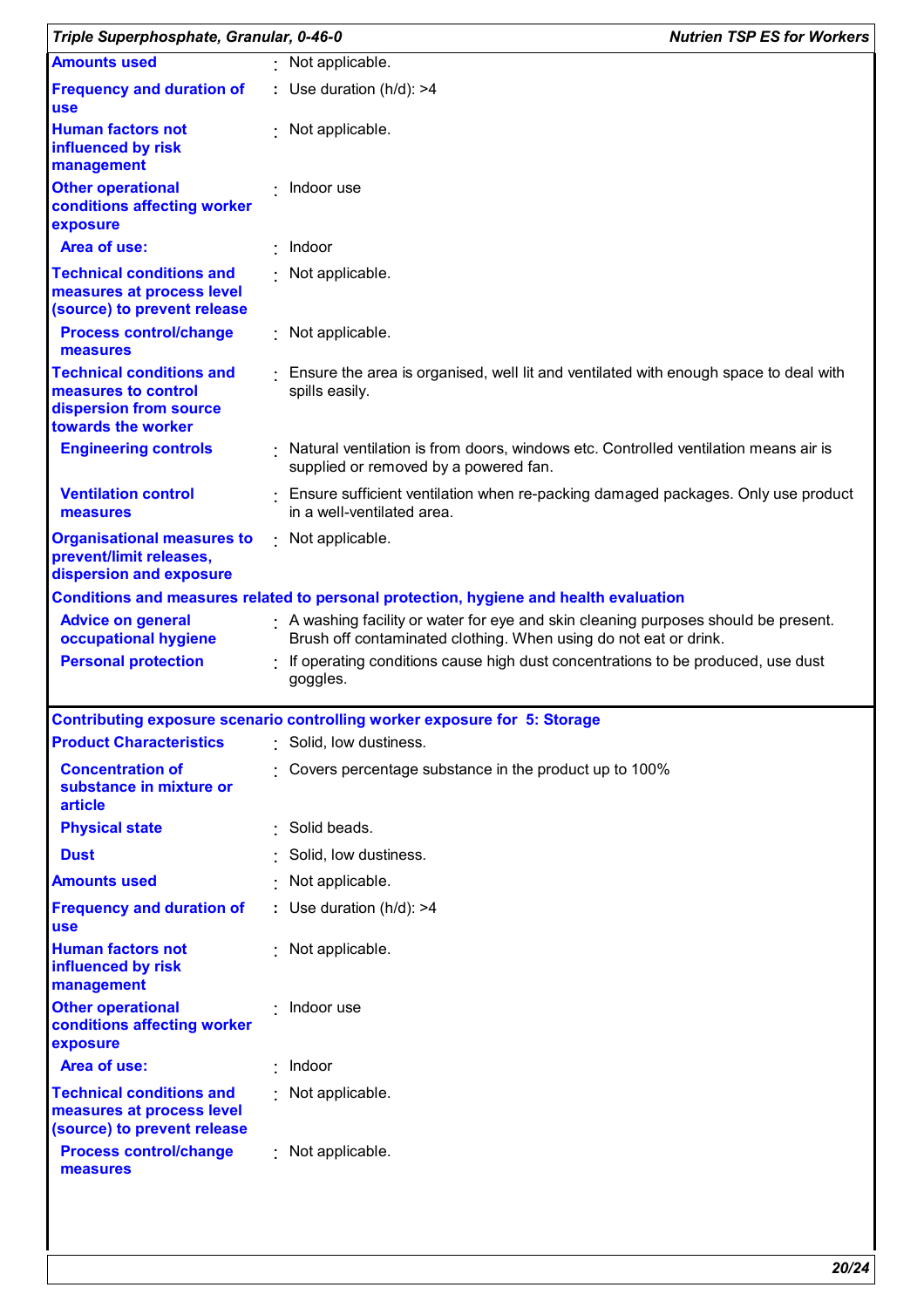| Triple Superphosphate, Granular, 0-46-0                                                                |                                                                                                                                | <b>Nutrien TSP ES for Workers</b> |
|--------------------------------------------------------------------------------------------------------|--------------------------------------------------------------------------------------------------------------------------------|-----------------------------------|
| <b>Technical conditions and</b><br>measures to control<br>dispersion from source<br>towards the worker | Use appropriate containment to avoid environmental contamination. Provide<br>enhanced general ventilation by mechanical means. |                                   |
| <b>Engineering controls</b>                                                                            | Natural ventilation is from doors, windows etc. Controlled ventilation means air is<br>supplied or removed by a powered fan.   |                                   |
| <b>Ventilation control</b><br>measures                                                                 | · Provide adequate ventilation and, if possible, use or install internal exhaust systems.                                      |                                   |
| <b>Organisational measures to</b><br>prevent/limit releases,<br>dispersion and exposure                | Not applicable.                                                                                                                |                                   |
|                                                                                                        | Conditions and measures related to personal protection, hygiene and health evaluation                                          |                                   |
| <b>Personal protection</b>                                                                             | If operating conditions cause high dust concentrations to be produced, use dust<br>goggles.                                    |                                   |

# **Section 3 - Exposure estimation and reference to its source**

| <b>Website:</b>                              | : Qualitative approach used to conclude safe use.                                                                                                                                                                     |
|----------------------------------------------|-----------------------------------------------------------------------------------------------------------------------------------------------------------------------------------------------------------------------|
|                                              | Exposure estimation and reference to its source - Environment: 6: An environmental assessment has not been<br>done as the substance does not meet the criteria for being classified as dangerous for the environment. |
| <b>Exposure assessment</b><br>(environment): | : Qualitative approach used to conclude safe use.                                                                                                                                                                     |
| <b>Exposure estimation</b>                   | : Not available.                                                                                                                                                                                                      |
|                                              | <b>Exposure estimation and reference to its source - Workers:1: Bulk transfers</b>                                                                                                                                    |
| <b>Exposure assessment</b><br>(human):       | : Qualitative approach used to conclude safe use.                                                                                                                                                                     |
| <b>Exposure estimation</b>                   | Estimated workplace exposures are not expected to exceed DNELs when the<br>identified risk management measures are adopted.                                                                                           |
|                                              | Exposure estimation and reference to its source - Workers: 2: Clean-down and maintenance of equipment                                                                                                                 |
| <b>Exposure assessment</b><br>(human):       | : Qualitative approach used to conclude safe use.                                                                                                                                                                     |
| <b>Exposure estimation</b>                   | : Estimated workplace exposures are not expected to exceed DNELs when the<br>identified risk management measures are adopted.                                                                                         |
|                                              | Exposure estimation and reference to its source - Workers:3: Mixing operations (open systems)                                                                                                                         |
| <b>Exposure assessment</b><br>(human):       | : Qualitative approach used to conclude safe use.                                                                                                                                                                     |
| <b>Exposure estimation</b>                   | : Estimated workplace exposures are not expected to exceed DNELs when the<br>identified risk management measures are adopted.                                                                                         |
|                                              | <b>Exposure estimation and reference to its source - Workers:4: Product packaging</b>                                                                                                                                 |
| <b>Exposure assessment</b><br>(human):       | : Qualitative approach used to conclude safe use.                                                                                                                                                                     |
| <b>Exposure estimation</b>                   | : Estimated workplace exposures are not expected to exceed DNELs when the<br>identified risk management measures are adopted.                                                                                         |
|                                              | <b>Exposure estimation and reference to its source - Workers: 5: Storage</b>                                                                                                                                          |
| <b>Exposure assessment</b><br>(human):       | : Qualitative approach used to conclude safe use.                                                                                                                                                                     |
| <b>Exposure estimation</b>                   | : Estimated workplace exposures are not expected to exceed DNELs when the<br>identified risk management measures are adopted.                                                                                         |

## **Section 4 - Guidance to Downstream User to evaluate if he works inside the boundaries set by the ES**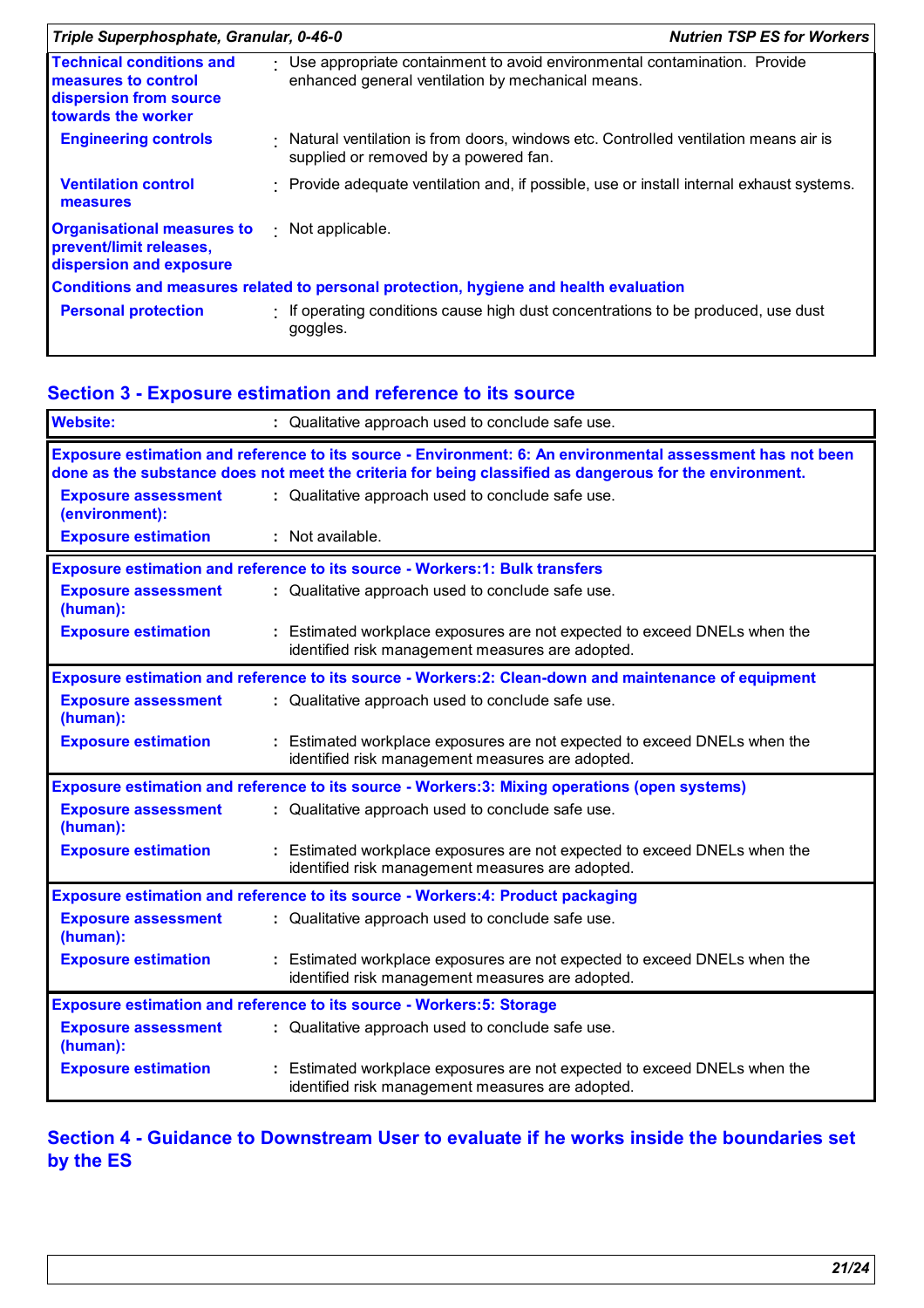| Triple Superphosphate, Granular, 0-46-0 | <b>Nutrien TSP ES for Workers</b>                                                                                                                                                                |  |
|-----------------------------------------|--------------------------------------------------------------------------------------------------------------------------------------------------------------------------------------------------|--|
| <b>Environment</b>                      | : No additional risk management measures required.                                                                                                                                               |  |
| <b>Health</b>                           | : Guidance is based on assumed operating conditions which may not be applicable to<br>all sites; thus, scaling may be necessary to define appropriate site-specific risk<br>management measures. |  |

# **Additional good practice advice beyond the REACH CSA**

| <b>Environment</b> | : Use containment as appropriate. Good hygiene practices and housekeeping<br>measures |
|--------------------|---------------------------------------------------------------------------------------|
| <b>Health</b>      | Not available.                                                                        |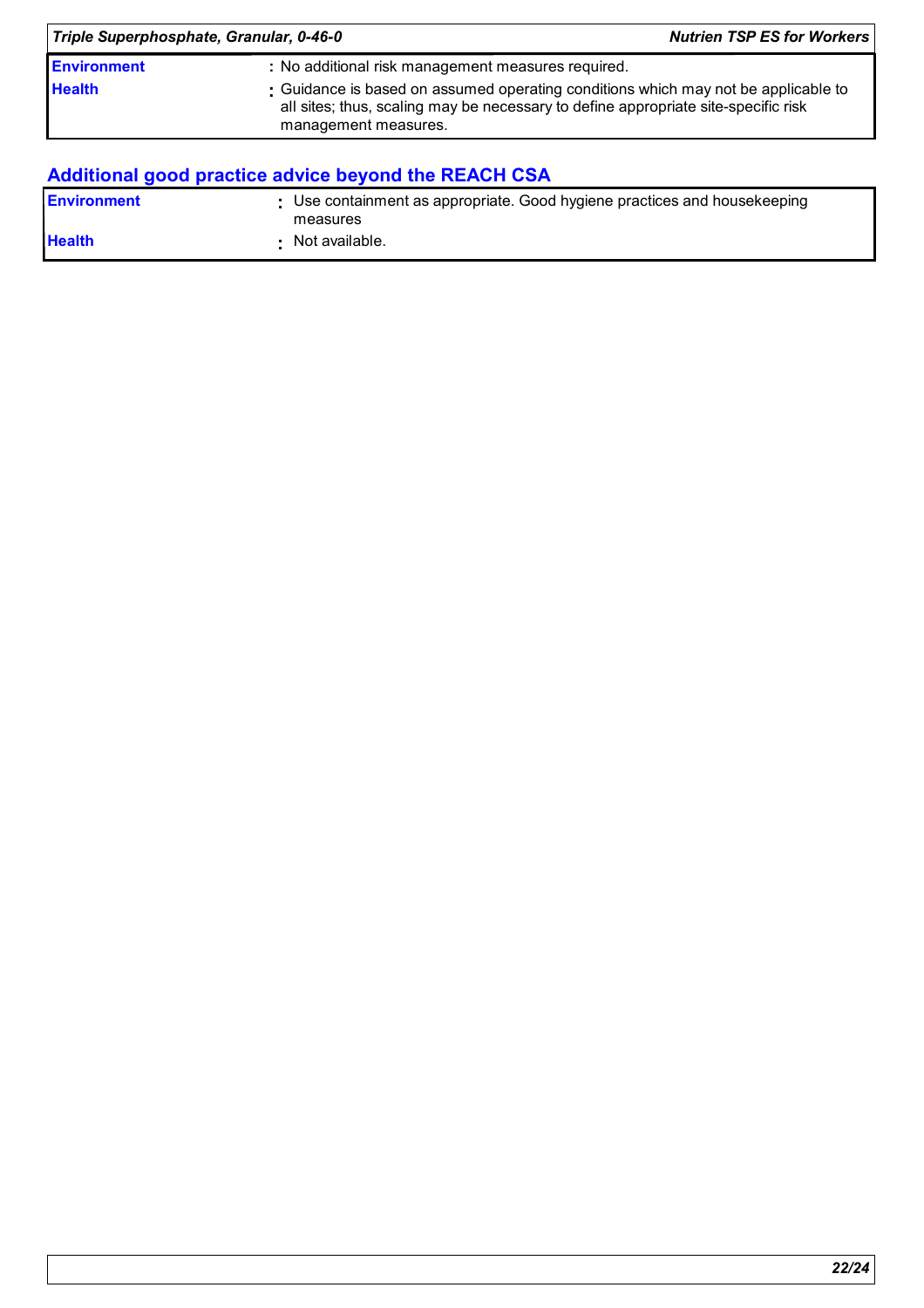| <b>Product definition</b>                         | : Multi-constituent substance             |  |  |
|---------------------------------------------------|-------------------------------------------|--|--|
| <b>Identification of the substance or mixture</b> |                                           |  |  |
| Code                                              | $: 3216 - 27992$                          |  |  |
| <b>Product name</b>                               | : Triple Superphosphate, Granular, 0-46-0 |  |  |

## **Section 1 - Title**

| <b>Short title of the exposure</b><br>scenario                         | : Nutrien TSP ES for Professionals                                                                                                                                                                                                                                                                                                                                                                                     |
|------------------------------------------------------------------------|------------------------------------------------------------------------------------------------------------------------------------------------------------------------------------------------------------------------------------------------------------------------------------------------------------------------------------------------------------------------------------------------------------------------|
| <b>List of use descriptors</b>                                         | : Identified use name: Professional use in formulation of preparations and end-use.<br>Process Category: PROC03, PROC08a, PROC08b, PROC09, PROC26<br>Substance supplied to that use in form of: As such<br>Sector of end use: SU01, SU03, SU10, SU22<br>Subsequent service life relevant for that use: No.<br>Environmental Release Category: ERC02, ERC08b, ERC08e<br>Market sector by type of chemical product: PC12 |
| <b>Environmental contributing</b><br><b>scenarios</b>                  | An environmental assessment has not been done as the substance does not<br>meet the criteria for being classified as dangerous for the environment.                                                                                                                                                                                                                                                                    |
| <b>Health Contributing</b><br><b>scenarios</b>                         | : All process categories are addressed by this contributing scenario as all<br>Operational Conditions and Risk Management Measures are identical.                                                                                                                                                                                                                                                                      |
| <b>Number of the ES</b>                                                | $\therefore$ 2                                                                                                                                                                                                                                                                                                                                                                                                         |
| <b>Processes and activities</b><br>covered by the exposure<br>scenario | : Applicable to all identified Process Categories.                                                                                                                                                                                                                                                                                                                                                                     |

# **Section 2 - Exposure controls**

| Contributing exposure scenario controlling environmental exposure for 1: An environmental assessment has<br>not been done as the substance does not meet the criteria for being classified as dangerous for the<br>environment.<br>Not applicable. |  |  |
|----------------------------------------------------------------------------------------------------------------------------------------------------------------------------------------------------------------------------------------------------|--|--|
| Contributing exposure scenario controlling worker exposure for 1: All process categories are addressed by<br>this contributing scenario as all Operational Conditions and Risk Management Measures are identical.                                  |  |  |
| · Solid, low dustiness.                                                                                                                                                                                                                            |  |  |
| Covers percentage substance in the product up to 100%                                                                                                                                                                                              |  |  |
| · Solid beads.                                                                                                                                                                                                                                     |  |  |
| Solid, low dustiness.                                                                                                                                                                                                                              |  |  |
| · Variable.                                                                                                                                                                                                                                        |  |  |
| $:$ >4 Hours per shift                                                                                                                                                                                                                             |  |  |
| Not applicable.                                                                                                                                                                                                                                    |  |  |
| $\cdot$ Indoor or outdoor use                                                                                                                                                                                                                      |  |  |
| Indoor and outdoor use.                                                                                                                                                                                                                            |  |  |
| : Not applicable.                                                                                                                                                                                                                                  |  |  |
|                                                                                                                                                                                                                                                    |  |  |